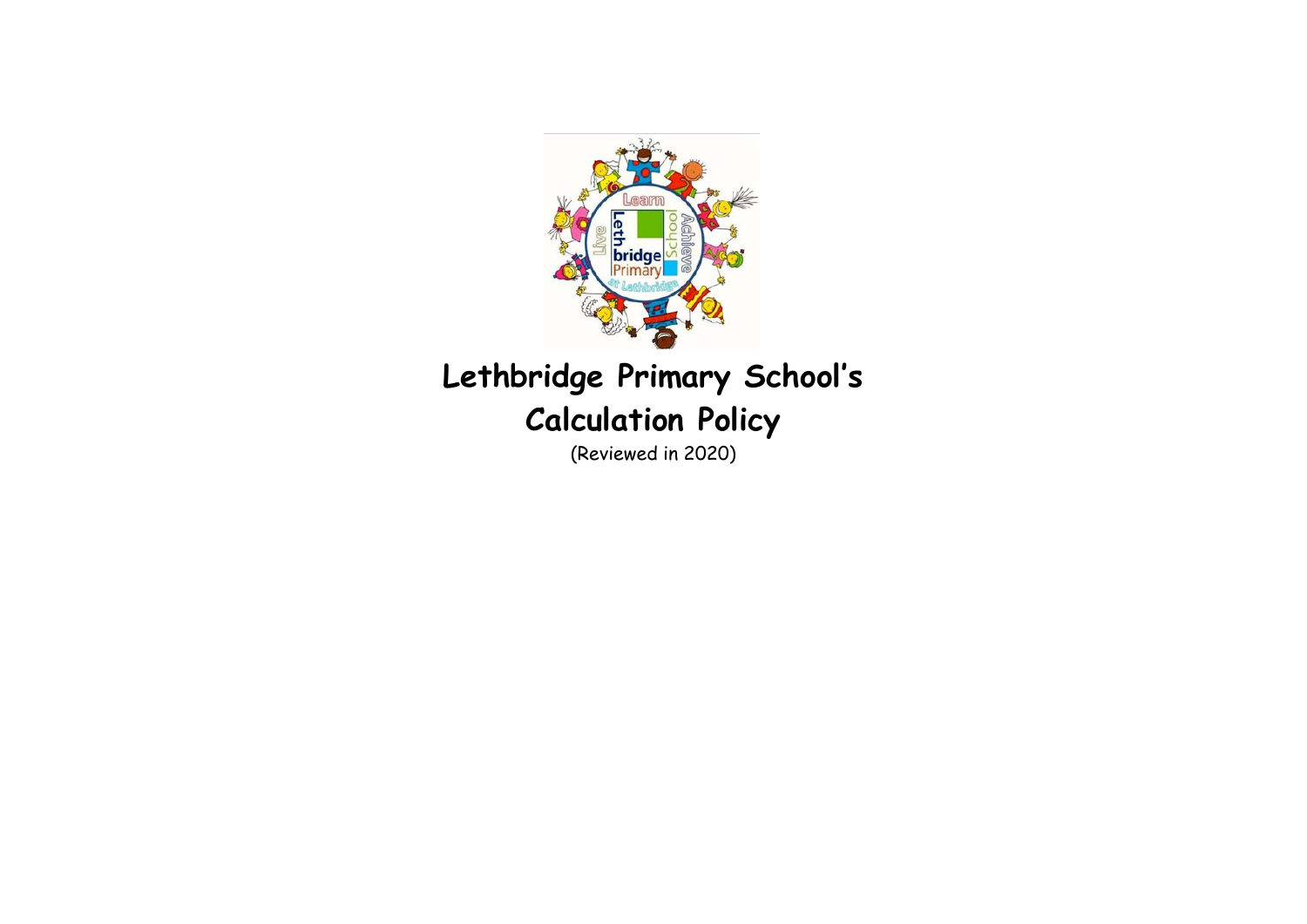#### **Aims:**

We aim to ensure that all pupils:

- Become fluent in the fundamentals of mathematics, including through varied and frequent practice with increasingly complex problems over time, so that pupils develop conceptual understanding and the ability to recall and apply knowledge rapidly and accurately.
- Reason mathematically by following a line of enquiry, conjecturing relationships and generalisations, and develop an argument, justification of proof using mathematical language.
- Can solve problems by applying their mathematics to a variety of routine and non-routine problems with increasing sophistication, including breaking down problems into a series of simpler steps and preserving in seeking solutions.

Mathematics is an interconnected subject in which pupils need to be able to move fluently between representations of mathematical ideas. Pupils should make rich connections across mathematical ideas to develop fluency, mathematical reasoning and competence in solving increasingly sophisticated problems.

The expectation is that the majority of pupils will progress at broadly the same pace, although decisions about when to progress to the next stage should always be based on the security of pupils' understanding. Pupils who grasp concepts rapidly should be challenged through being offered rich and sophisticated problems before any acceleration through new content. Those who are not sufficiently fluent with earlier material should consolidate their understanding before moving on.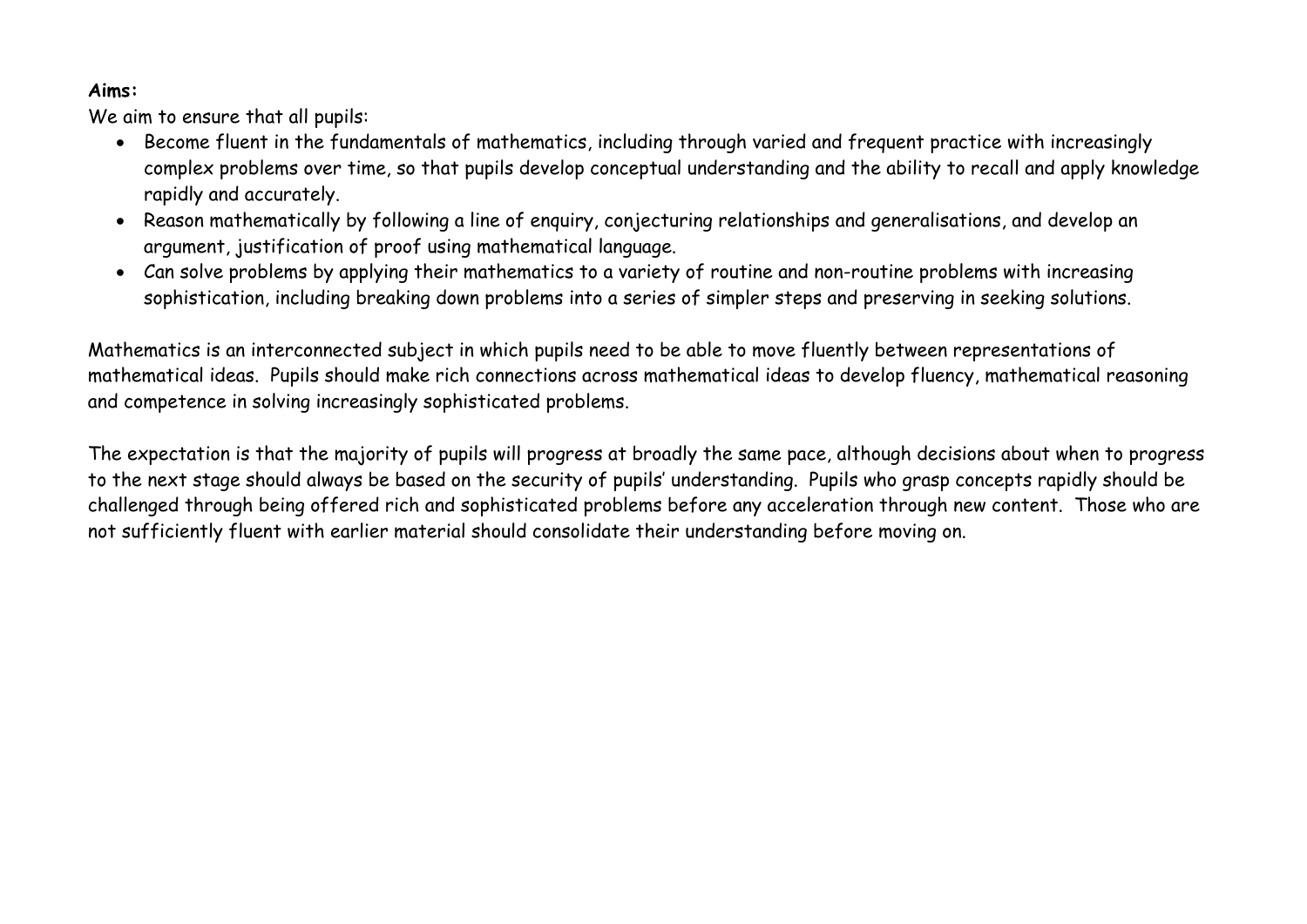## **EYFS (taken from EYFS development matters document 2012 & Statutory framework 2017)**

Focus during FS2 is developing confidence in recognising numerals, counting accurately with objects, understanding concepts of addition, subtraction, multiplication and division through practical activities and using mathematical vocabulary. By the end of EYFS children should be able to count reliably with numbers from 1 to 20, place them in order and say which number is one more or one less than a given number. Using quantities and objects, they add and subtract two single-digit numbers and count on or back to find the answer. They solve problems, including doubling, halving and sharing.

#### **Key Stage 1 (taken from the Mathematics Curriculum 2014)**

The principle focus of mathematics in key stage 1 is to ensure that pupils develop confidence and mental fluency with whole numbers, counting and place value. This should involve working with numerals, words and the four operations, including with practical resources.

By the end of year 2, pupils should know the number bonds to 20 and be precise in using and understanding place value.

#### **Lower Key Stage 2 (taken from the Mathematics Curriculum 2014)**

The principal focus of mathematics teaching in lower key stage 2 is to ensure that pupils become increasingly fluent with whole numbers and the four operations, including number facts and the concept of place value. This should ensure that pupils develop efficient written and mental methods and perform calculations accurately with increasingly large whole numbers.

At this stage, pupils should develop their ability to solve problems, including with decimal place value. By the end of year 4, pupils should have memorised their multiplication tables up to and including the 12 multiplication table and show precision and fluency in their work.

## **Upper Key Stage 2 (taken from the Mathematics Curriculum 2014)**

The principle focus of mathematics teaching in upper key stage 2 is to ensure that pupils extend their understanding of the number system and place value to include larger integers. This should develop the connections that pupils make between multiplication and division with fractions, decimals, percentages and ratio.

Problems will demand efficient written and mental methods of calculation. Pupils are introduced to the language of algebra. By the end of year 6, pupils should be fluent in written methods for all four operations, including long multiplication and division.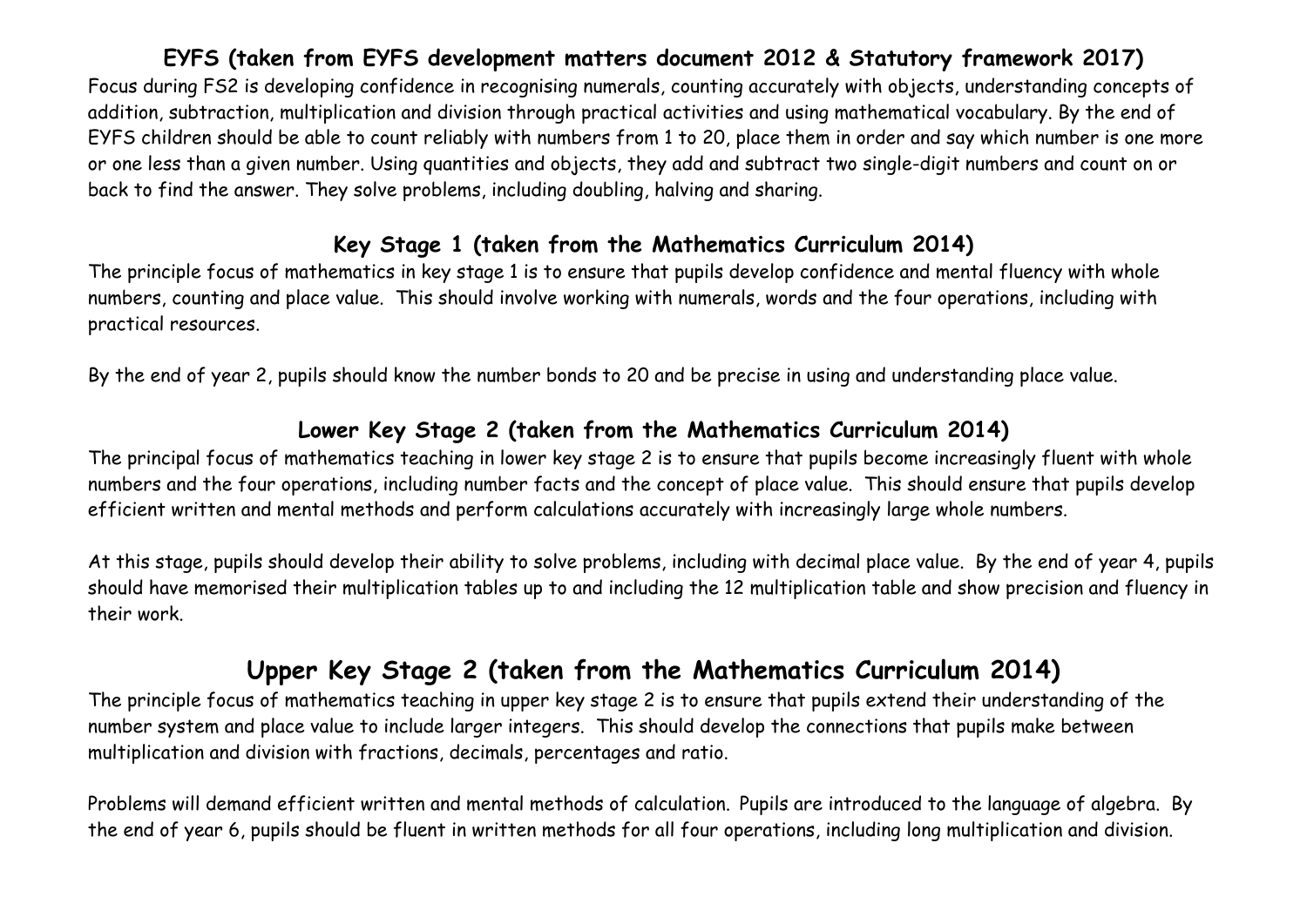# **PROGRESSION OF NUMBERLINES**

| <b>EYFS</b>                                                | Number track                            | Has the numbers inside<br>the sections, rather<br>than on the divisions                             | 5<br>3<br>7<br>8<br>10<br>2<br>$\Omega$<br>1<br>4<br>9<br>6 |
|------------------------------------------------------------|-----------------------------------------|-----------------------------------------------------------------------------------------------------|-------------------------------------------------------------|
| End of EYFS<br>and moving<br>towards year 1<br>expectation | Calibrated,<br>numbered<br>numberline   | Equal divisions marked<br>on the numberline and<br>each division is<br>numbered                     | 10<br>8<br>9<br>2<br>3<br>5<br>0<br>4<br>6                  |
| Year $1 -$<br>National age<br>related<br>expectation       | Calibrated,<br>unnumbered<br>numberline | Equal divisions are<br>marked, but left<br>unnumbered for<br>children to add<br>relevant numbers to |                                                             |
| Year $2 -$<br>National age<br>related<br>expectation       | <b>Blank numberline</b>                 | No divisions or<br>numbers marked for<br>the children                                               |                                                             |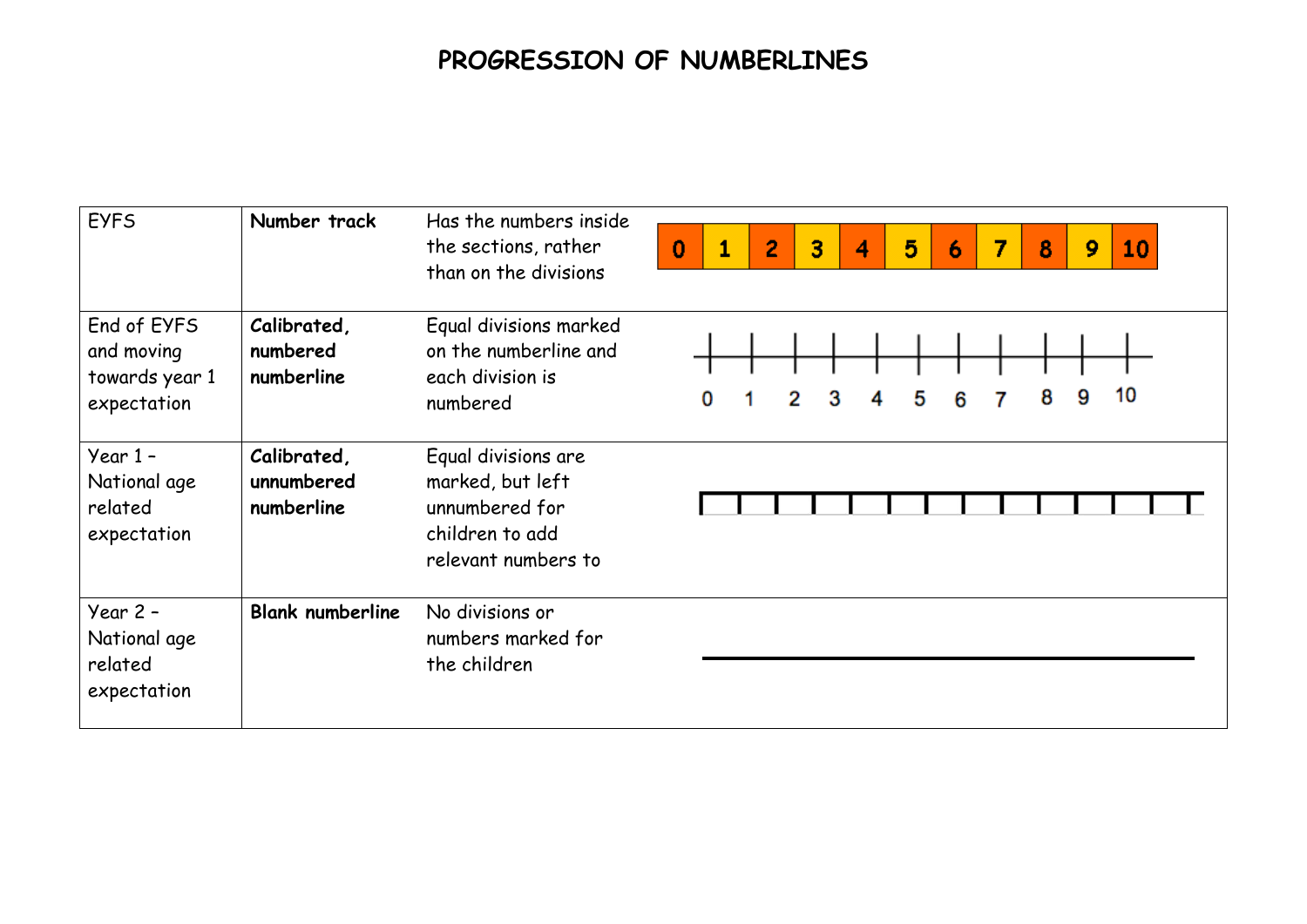## **Written methods for addition of whole numbers**

The aim is that children use mental methods when appropriate, but for calculations that they cannot do in their heads they use an efficient written method accurately and with confidence.

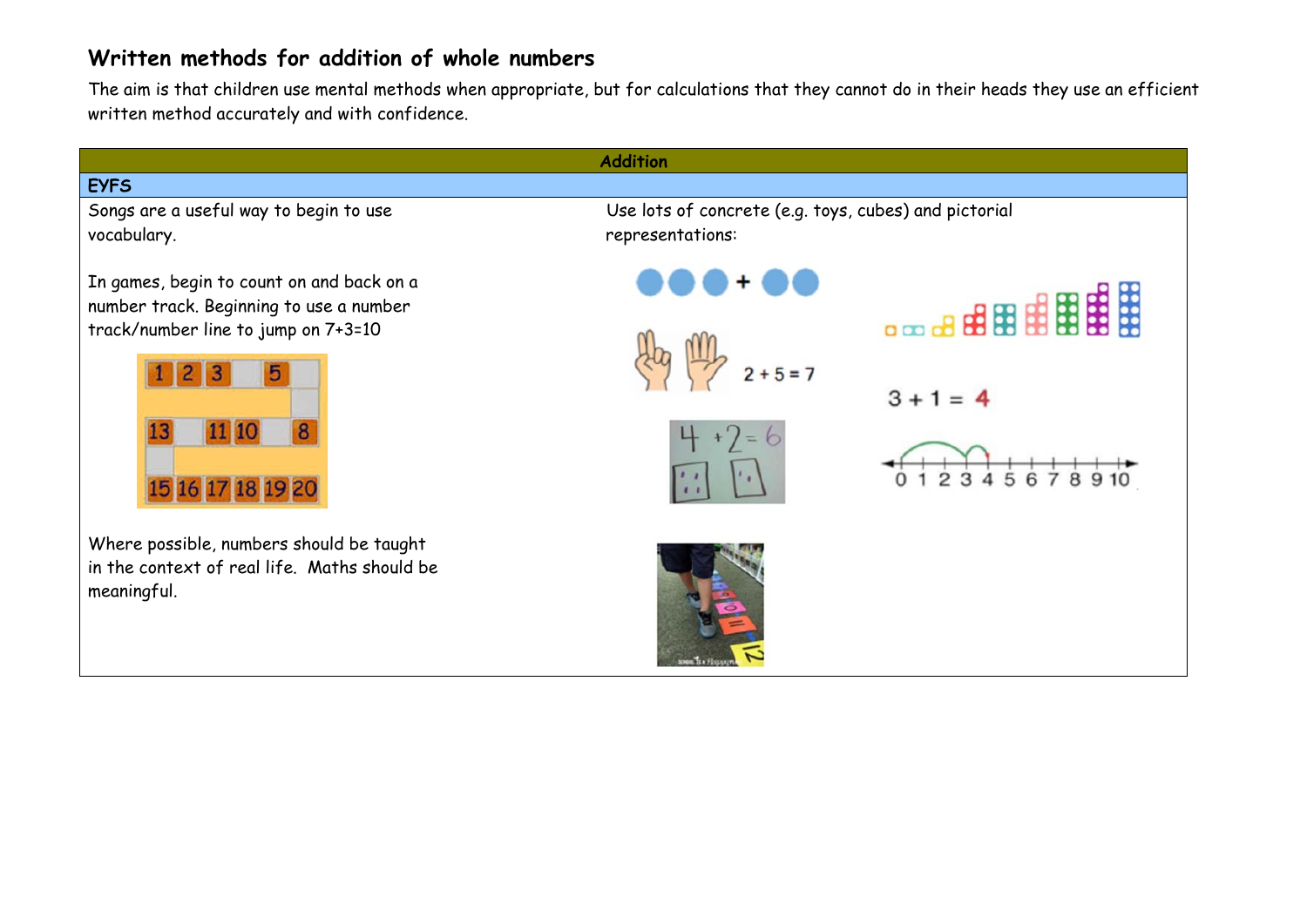| <b>Addition</b>                                                                                                                                                                                                                                                                                                                                                   |                                                                                                                                                                                                                                                                                                                                                                                                            |                                                                                                                                                                                                                                                                                                                                                                                                                           |  |  |
|-------------------------------------------------------------------------------------------------------------------------------------------------------------------------------------------------------------------------------------------------------------------------------------------------------------------------------------------------------------------|------------------------------------------------------------------------------------------------------------------------------------------------------------------------------------------------------------------------------------------------------------------------------------------------------------------------------------------------------------------------------------------------------------|---------------------------------------------------------------------------------------------------------------------------------------------------------------------------------------------------------------------------------------------------------------------------------------------------------------------------------------------------------------------------------------------------------------------------|--|--|
| Year 1 - Age Related Expectations                                                                                                                                                                                                                                                                                                                                 | Year 2 - Age Related Expectations                                                                                                                                                                                                                                                                                                                                                                          | Year 3 - Age Related Expectations                                                                                                                                                                                                                                                                                                                                                                                         |  |  |
| - read, write and interpret mathematical<br>statements involving addition (+) and equals (=) signs<br>- represent and use number bonds<br>- add one-digit and two-digit numbers to 20,<br>including zero<br>- solve one-step problems that involve addition using<br>concrete objects and pictorial representations, and<br>missing number problems as seem below | - solve problems with addition:<br>- using concrete objects and pictorial representations,<br>- applying their increasing knowledge of mental and<br>written methods<br>- recall and use addition facts to 20 fluently, and derive<br>and use related facts up to 100<br>- add and numbers using concrete objects, pictorial<br>representations, and mentally, including:<br>- a two-digit number and ones | - add and subtract numbers mentally, including:<br>- a three-digit number and ones<br>- a three-digit number and tens<br>- a three-digit number and hundreds<br>- add and subtract numbers with up to three digits,<br>using formal written methods of columnar addition<br>- estimate the answer to a calculation and use<br>inverse operations to check answers<br>- solve problems, including missing number problems, |  |  |
| $+$ = signs and missing numbers                                                                                                                                                                                                                                                                                                                                   | - a two-digit number and tens                                                                                                                                                                                                                                                                                                                                                                              | using number facts, place value, and more complex                                                                                                                                                                                                                                                                                                                                                                         |  |  |
| $3 + 4 = \Box$<br>$\Box$ = 3 + 4<br>$3 + \square = 7$<br>$7 = 1 + 4$<br>$\Box$ + 4 = 7<br>$7 = 3 + \Box$<br>$\Box$ + $\nabla$ = 7<br>$7 = \Box + \nabla$<br>Promoting covering up of operations and<br>numbers.                                                                                                                                                   | - two two-digit numbers<br>- adding three one-digit numbers<br>- show that addition of two numbers can be done in any<br>order (commutative) and subtraction of one number<br>from another cannot<br>- recognise and use the inverse relationship between<br>addition and subtraction and use this to check<br>calculations and solve missing number problems.                                             | addition and subtraction.<br>Partition into hundreds, tens and ones and<br>recombine<br>Either partition both numbers and recombine or<br>partition the second number only e.g.<br>$358 + 73 = 358 + 70 + 3$<br>$= 428 + 3$                                                                                                                                                                                               |  |  |
| Number lines (blank)                                                                                                                                                                                                                                                                                                                                              | Partition into tens and ones and recombine                                                                                                                                                                                                                                                                                                                                                                 | $= 431$<br>$+70$<br>$+3$                                                                                                                                                                                                                                                                                                                                                                                                  |  |  |
| Using blank number lines                                                                                                                                                                                                                                                                                                                                          | $12 + 23 = 10 + 2 + 20 + 3$<br>$= 30 + 5$<br>$= 35$                                                                                                                                                                                                                                                                                                                                                        | 358<br>428<br>431                                                                                                                                                                                                                                                                                                                                                                                                         |  |  |
| (Teacher model number lines with missing<br>numbers)                                                                                                                                                                                                                                                                                                              | refine to partitioning the second number only:                                                                                                                                                                                                                                                                                                                                                             | Pencil and paper procedures:<br>$83 + 42 = 125$                                                                                                                                                                                                                                                                                                                                                                           |  |  |
| $7 + 4 = 11$                                                                                                                                                                                                                                                                                                                                                      | $23 + 12 = 23 + 10 + 1 + 1$<br>$= 33 + 1 + 1$<br>$= 35$                                                                                                                                                                                                                                                                                                                                                    | 83<br>$+42$<br>5                                                                                                                                                                                                                                                                                                                                                                                                          |  |  |
| 7<br>11                                                                                                                                                                                                                                                                                                                                                           | $+10$<br>$+1$<br>$+1$                                                                                                                                                                                                                                                                                                                                                                                      | 120<br>125                                                                                                                                                                                                                                                                                                                                                                                                                |  |  |
| Children go up in 1s<br>Children begin to use a 100 grid to add larger<br>numbers.                                                                                                                                                                                                                                                                                | 23<br>33<br>35<br>Partition into tens and ones and recombine<br>Partition both numbers and recombine. Refine to                                                                                                                                                                                                                                                                                            | 358<br><u>73</u><br>$\ddot{}$<br>11                                                                                                                                                                                                                                                                                                                                                                                       |  |  |
|                                                                                                                                                                                                                                                                                                                                                                   | partitioning the second number only e.g.                                                                                                                                                                                                                                                                                                                                                                   | 120                                                                                                                                                                                                                                                                                                                                                                                                                       |  |  |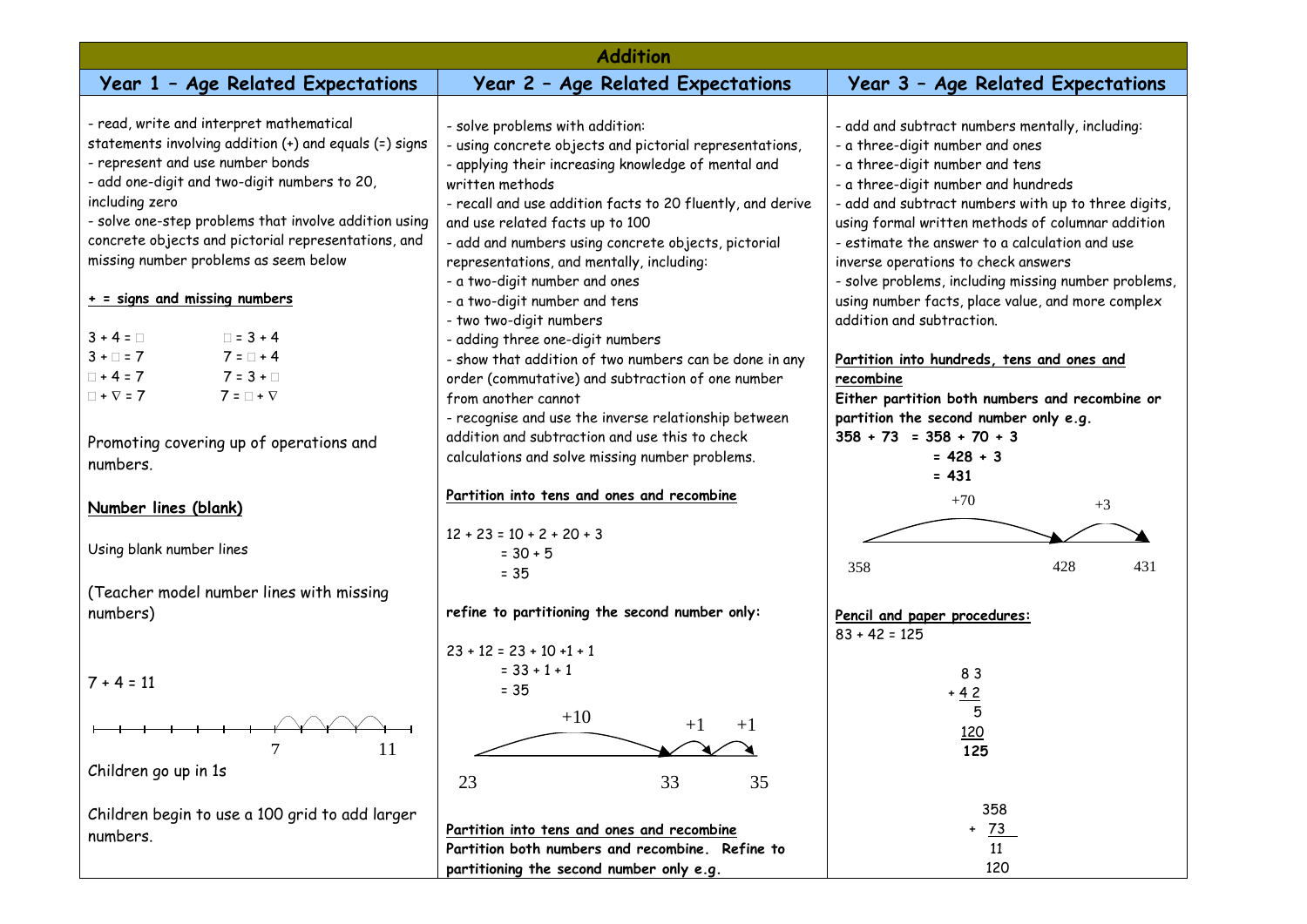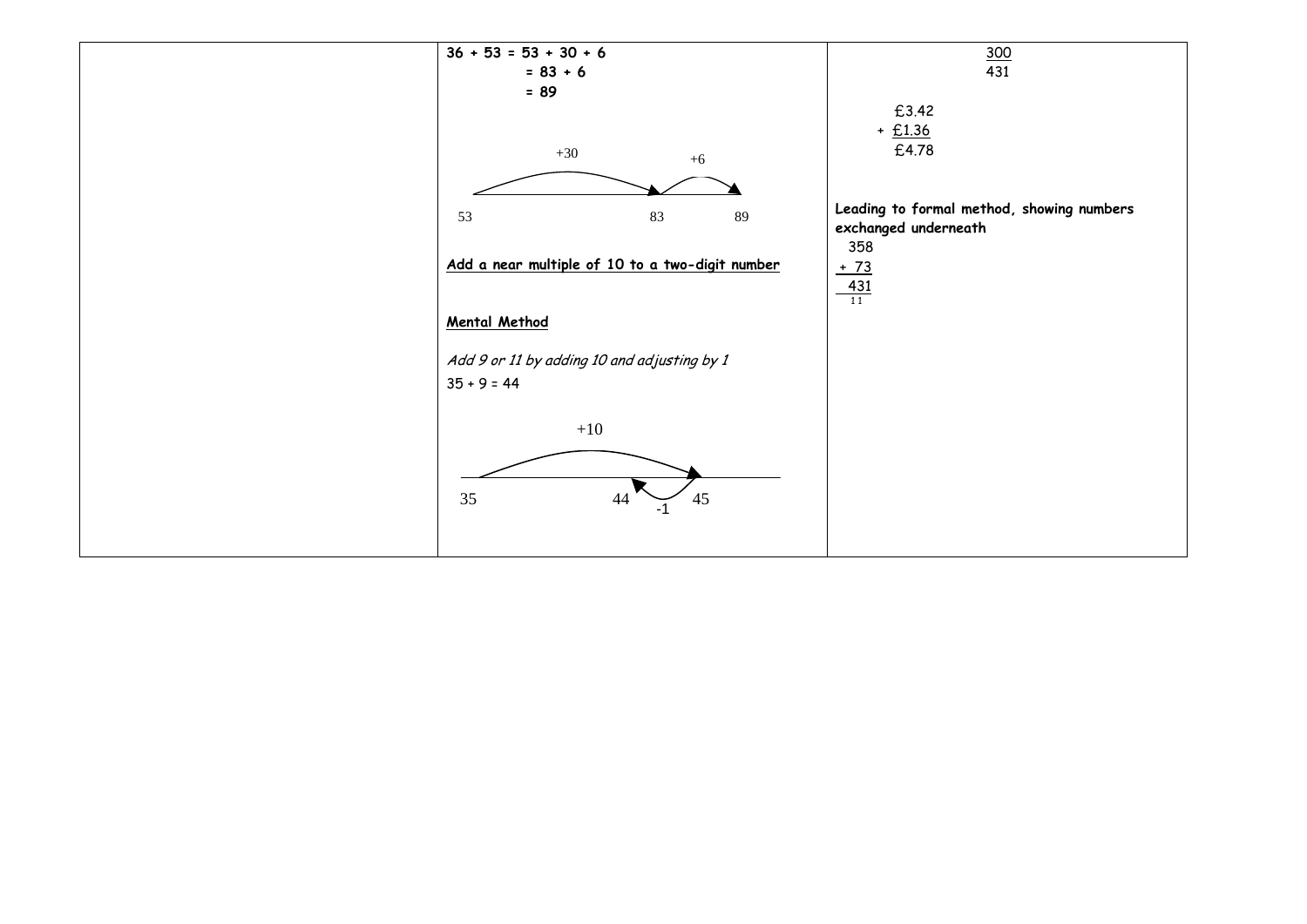| <b>Addition</b>                                                                                                                                                                                                                                                                                                      |                                                                                                                                                                                                                                                                                                                                                                                                |                                                                                                                                                                                                                                                                                |  |  |
|----------------------------------------------------------------------------------------------------------------------------------------------------------------------------------------------------------------------------------------------------------------------------------------------------------------------|------------------------------------------------------------------------------------------------------------------------------------------------------------------------------------------------------------------------------------------------------------------------------------------------------------------------------------------------------------------------------------------------|--------------------------------------------------------------------------------------------------------------------------------------------------------------------------------------------------------------------------------------------------------------------------------|--|--|
| Year 4 - Age Related Expectations                                                                                                                                                                                                                                                                                    | Year 5 - Age Related Expectations                                                                                                                                                                                                                                                                                                                                                              | Year 6 - Age Related Expectations                                                                                                                                                                                                                                              |  |  |
| - add numbers with up to 4 digits using the formal written<br>methods of columnar addition and where appropriate<br>- estimate and use inverse operations to check answers to<br>a calculation<br>- solve addition and solve two-step problems in contexts,<br>deciding which operations and methods to use and why. | - add whole numbers with more than 4 digits, including using formal<br>written methods (columnar addition)<br>- add numbers mentally with increasingly large numbers<br>- use rounding to check answers to calculations and determine, in the<br>context of a problem, levels of accuracy<br>- solve multi-step problems in contexts, deciding which operations and<br>methods to use and why. | - solve multi-step problems in contexts, deciding which<br>operations and methods to use and why<br>- use estimation to check answers to calculations and<br>determine, in the context of a problem, an appropriate<br>degree of accuracy.<br>Algebra<br>- use simple formulae |  |  |
| 3587<br>$+ 675$<br>$\frac{4262}{111}$                                                                                                                                                                                                                                                                                | Pencil and paper procedures<br>Extend to numbers with any number of digits and<br>decimals with 1 and 2 decimal places.<br>$124.9 + 117.25 = 242.15$                                                                                                                                                                                                                                           | - express missing number problems algebraically<br>- find pairs of numbers that satisfy an equation with two<br>unknowns                                                                                                                                                       |  |  |
| Extend to decimals (same number of decimals<br>places) and adding several numbers (with different<br>numbers of digits).<br>Model negative numbers using a number line.                                                                                                                                              | 124.90 put in a zero to secure the place value<br>$+117.25$<br>242.15<br>11                                                                                                                                                                                                                                                                                                                    |                                                                                                                                                                                                                                                                                |  |  |
|                                                                                                                                                                                                                                                                                                                      | 673.9                                                                                                                                                                                                                                                                                                                                                                                          |                                                                                                                                                                                                                                                                                |  |  |
|                                                                                                                                                                                                                                                                                                                      | 56.045                                                                                                                                                                                                                                                                                                                                                                                         |                                                                                                                                                                                                                                                                                |  |  |
|                                                                                                                                                                                                                                                                                                                      | 729.945                                                                                                                                                                                                                                                                                                                                                                                        |                                                                                                                                                                                                                                                                                |  |  |
|                                                                                                                                                                                                                                                                                                                      | 1                                                                                                                                                                                                                                                                                                                                                                                              |                                                                                                                                                                                                                                                                                |  |  |
|                                                                                                                                                                                                                                                                                                                      |                                                                                                                                                                                                                                                                                                                                                                                                |                                                                                                                                                                                                                                                                                |  |  |
|                                                                                                                                                                                                                                                                                                                      |                                                                                                                                                                                                                                                                                                                                                                                                |                                                                                                                                                                                                                                                                                |  |  |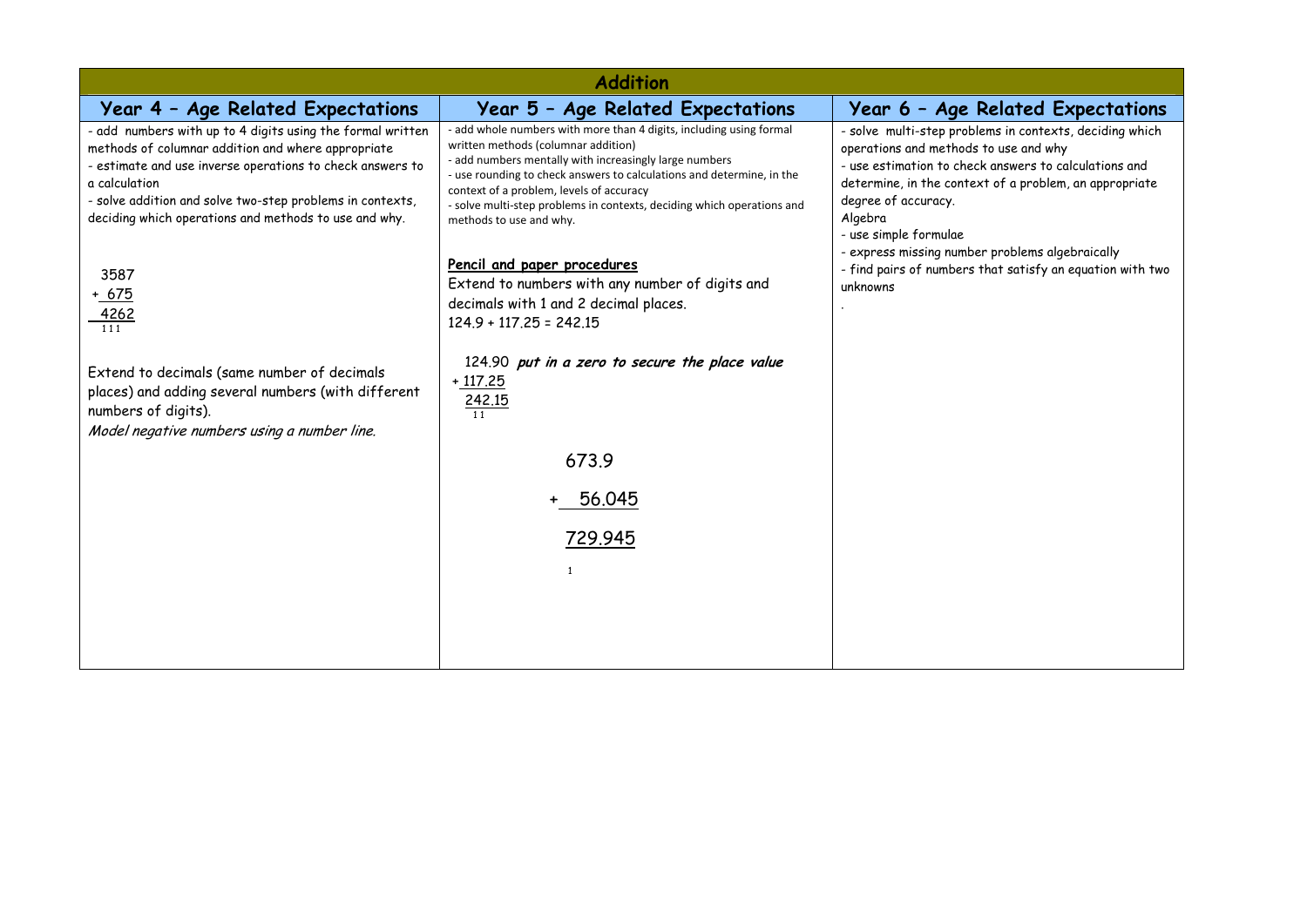## **Written methods for subtraction of whole numbers**

The aim is that children use mental methods when appropriate, but for calculations that they cannot do in their heads they use an efficient written method accurately and with confidence.

| <b>Subtraction</b>                                                                                      |                                                                                                                                     |  |  |
|---------------------------------------------------------------------------------------------------------|-------------------------------------------------------------------------------------------------------------------------------------|--|--|
| <b>EYFS</b>                                                                                             |                                                                                                                                     |  |  |
| Songs are a useful way to begin to use<br>vocabulary.                                                   | Use lots of concrete (e.g. counters and cubes) and pictorial representations:<br>$\bullet \bullet \bullet \bullet \times 5 - 1 = 4$ |  |  |
| Where possible, numbers should be taught<br>in the context of real life. Maths should be<br>meaningful. | $5 - 3 = 2$                                                                                                                         |  |  |
|                                                                                                         | $6 - 2 = 4$                                                                                                                         |  |  |
|                                                                                                         |                                                                                                                                     |  |  |
|                                                                                                         | 10 takeaw<br><b>Jeaves</b>                                                                                                          |  |  |
|                                                                                                         | $-4=1$<br>$\bullet$ $\bullet$                                                                                                       |  |  |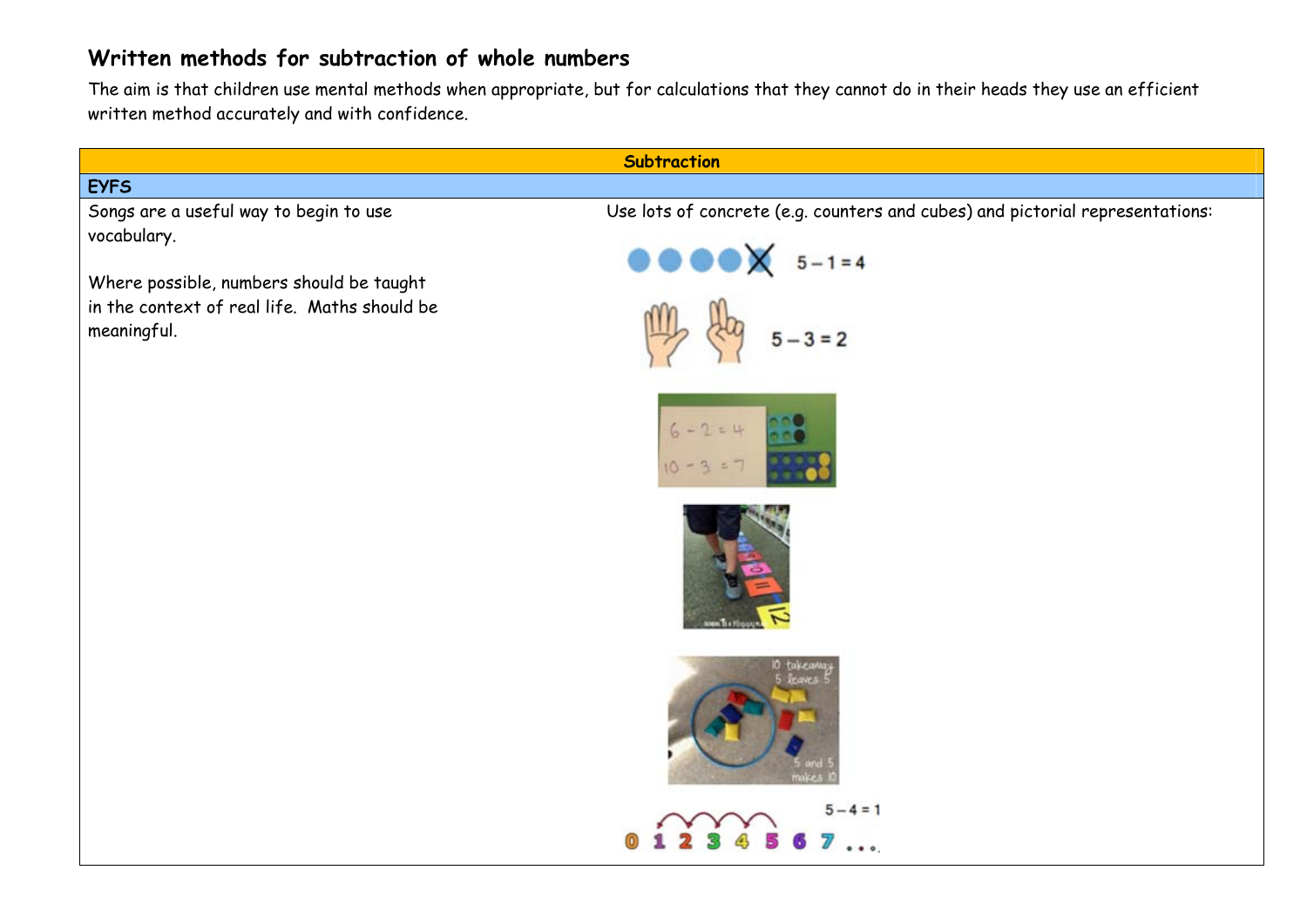| <b>Subtraction</b>                                                                                                                                                                                                                                                                                                                                                                                                            |                                                                                                                                                                                                                                                                                                                                                                                                      |                                                                                                                                                                                                                                                                                                                                                                                                                                                                                |  |  |
|-------------------------------------------------------------------------------------------------------------------------------------------------------------------------------------------------------------------------------------------------------------------------------------------------------------------------------------------------------------------------------------------------------------------------------|------------------------------------------------------------------------------------------------------------------------------------------------------------------------------------------------------------------------------------------------------------------------------------------------------------------------------------------------------------------------------------------------------|--------------------------------------------------------------------------------------------------------------------------------------------------------------------------------------------------------------------------------------------------------------------------------------------------------------------------------------------------------------------------------------------------------------------------------------------------------------------------------|--|--|
| Year 1 - Age Related Expectations                                                                                                                                                                                                                                                                                                                                                                                             | Year 2 - Age Related Expectations                                                                                                                                                                                                                                                                                                                                                                    | Year 3 - Age Related Expectations                                                                                                                                                                                                                                                                                                                                                                                                                                              |  |  |
| - read, write and interpret mathematical statements<br>involving subtraction (-) and equals (=) signs<br>- represent and use number bonds and related<br>subtraction facts within 20<br>- subtract one-digit and two-digit numbers to 20,<br>including zero<br>- solve one-step problems that involve subtraction, using<br>concrete objects and pictorial representations, and<br>missing number problems such as $7 = -9$ . | - solve problems with subtraction:<br>- using concrete objects and pictorial representations,<br>including those involving numbers, quantities and<br>measures<br>- applying their increasing knowledge of mental and<br>written methods<br>- recall and use subtraction facts to 20 fluently, and<br>derive and use related facts up to 100<br>- subtract numbers using concrete objects, pictorial | - subtract numbers mentally, including:<br>- a three-digit number and ones<br>- a three-digit number and tens<br>- a three-digit number and hundreds<br>- subtract numbers with up to three digits, using formal written<br>methods of columnar subtraction<br>- estimate the answer to a calculation and use inverse<br>operations to check answers<br>- solve problems, including missing number problems, using<br>number facts, place value, and more complex subtraction. |  |  |
| Pictures / marks<br>Sam spent 4p. What was his change from 10p?<br>B<br>$-$ = signs and missing numbers<br>$\Box$ = 7 - 3<br>$7 - 3 = \Box$<br>$7 - 1 = 4$<br>$4 = 7 - 3$<br>$\Box$ - 3 = 4<br>$4 = 7 - 1$                                                                                                                                                                                                                    | representations, and mentally, including:<br>- a two-digit number and ones<br>- a two-digit number and tens<br>- two two-digit numbers<br>- show that subtraction has to be done in the order<br>stated<br>- recognise and use the inverse relationship between<br>addition and subtraction and use this to check<br>calculations and solve missing number problems.                                 | Use known number facts and place value to subtract<br>Develop year 2 skills using 3 digit number - 2 digit number<br>Estimate first<br>$197 - 15 = 182$                                                                                                                                                                                                                                                                                                                        |  |  |
| $4 = \square - \nabla$<br>$\Box$ - $\nabla$ = 4<br>Visual / practical activities<br>Number lines                                                                                                                                                                                                                                                                                                                              | Pencil and paper procedures<br>Complementary addition<br>$84 - 56 = 28$                                                                                                                                                                                                                                                                                                                              | 182<br>187<br>197<br>$-5$<br>$-10$                                                                                                                                                                                                                                                                                                                                                                                                                                             |  |  |
| The difference between 7 and 11<br>(Counting on)<br>To reinforce concept. Practical strategies essential to<br>see 'difference'.<br>7<br>11                                                                                                                                                                                                                                                                                   | $+20$<br>$+4$<br>$+4$<br>84<br>56<br>60<br>80<br>Mental Method<br>Subtract 9 or 11. Begin to add/subtract 19 or 21                                                                                                                                                                                                                                                                                   | Pencil and paper procedures<br>98<br>24<br>4<br>$(8-4)$<br>70<br>$(90-20)$<br>$\overline{74}$                                                                                                                                                                                                                                                                                                                                                                                  |  |  |
| Recording by - drawing jumps on prepared lines                                                                                                                                                                                                                                                                                                                                                                                | $35 - 9 = 26$                                                                                                                                                                                                                                                                                                                                                                                        | Use decomposition when appropriate                                                                                                                                                                                                                                                                                                                                                                                                                                             |  |  |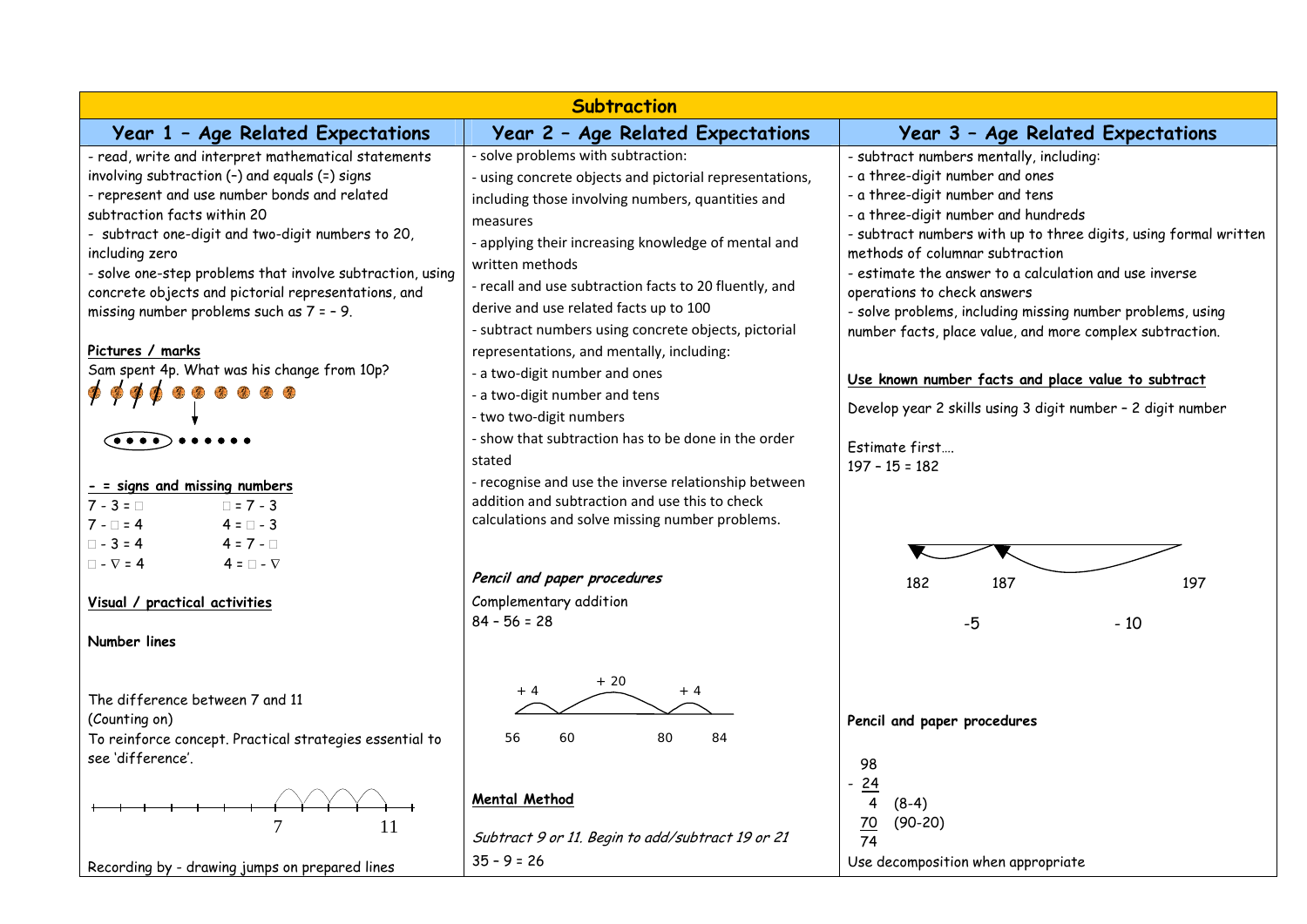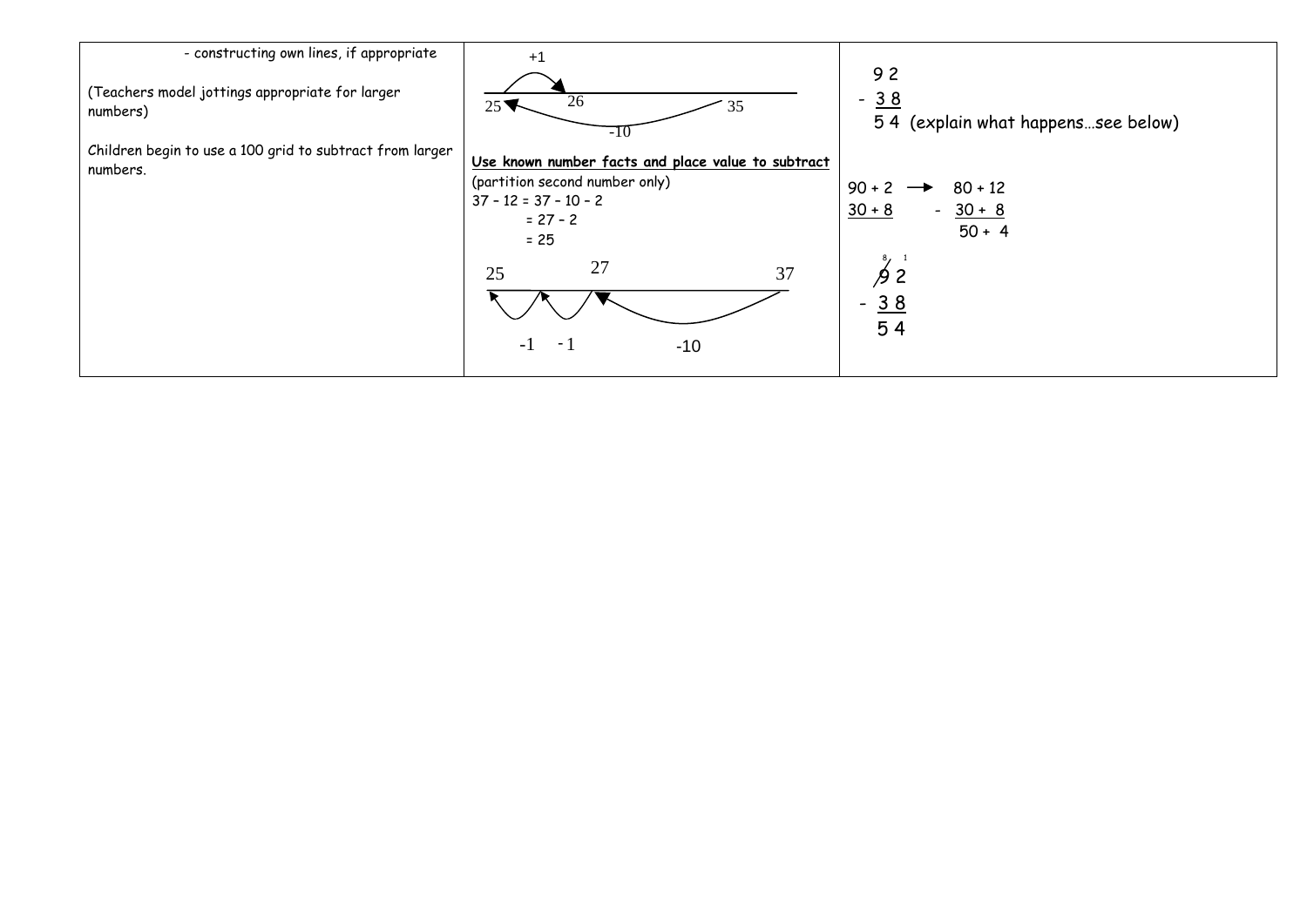| <b>Subtraction</b>                                        |                                                         |                                                           |  |  |
|-----------------------------------------------------------|---------------------------------------------------------|-----------------------------------------------------------|--|--|
| Year 4 - Age Related Expectations                         | Year 5 - Age Related Expectations                       | Year 6 - Age Related Expectations                         |  |  |
| - subtract numbers with up to 4 digits using the formal   | - subtract whole numbers with more than 4 digits,       | - perform mental calculations, including with mixed       |  |  |
| written methods of columnar subtraction where             | including using formal written methods                  | operations and large numbers                              |  |  |
| appropriate                                               | - subtract numbers mentally with increasingly large     | - use their knowledge of the order of operations to carry |  |  |
| - estimate and use inverse operations to check answers to | numbers                                                 | out calculations involving the four operations            |  |  |
| a calculation                                             | - use rounding to check answers to calculations and     | - solve multi-step problems in contexts, deciding which   |  |  |
| - subtraction two-step problems in contexts, deciding     | determine, in the context of a problem, levels of       | operations and methods to use and why                     |  |  |
| which operations and methods to use and why.              | accuracy                                                | - use estimation to check answers to calculations and     |  |  |
|                                                           | - solve multi-step problems in contexts, deciding which | determine, in the context of a problem, an appropriate    |  |  |
| $\overrightarrow{35}^2$ $\overrightarrow{500}$            | operations and methods to use and why.                  | degree of accuracy.                                       |  |  |
|                                                           |                                                         | Algebra                                                   |  |  |
| $\frac{-178}{174}$ $\frac{-457}{4543}$                    | Pencil and paper procedures                             | - use simple formulae                                     |  |  |
|                                                           |                                                         | - express missing number problems algebraically           |  |  |
|                                                           |                                                         | - find pairs of numbers that satisfy an equation with two |  |  |
|                                                           | Develop the use decomposition                           | unknowns                                                  |  |  |
|                                                           | extend to up to 2 decimal places                        |                                                           |  |  |
|                                                           | $48.42 - 37.61 =$                                       |                                                           |  |  |
|                                                           | $4^{7}8^{14}2$                                          |                                                           |  |  |
|                                                           |                                                         |                                                           |  |  |
|                                                           | $\frac{3}{1}$ 0 $\frac{6}{8}$ 1                         |                                                           |  |  |
|                                                           |                                                         |                                                           |  |  |
|                                                           | extend to up to 3 decimal places and numbers with       |                                                           |  |  |
|                                                           | different number of decimal places                      |                                                           |  |  |
|                                                           |                                                         |                                                           |  |  |
|                                                           | $302.63 - 178.124 =$                                    |                                                           |  |  |
|                                                           |                                                         |                                                           |  |  |
|                                                           | $2 \quad 9 \quad 1$                                     |                                                           |  |  |
|                                                           | $302.6^{2}3^{10}$                                       |                                                           |  |  |
|                                                           |                                                         |                                                           |  |  |
|                                                           | $- \frac{178.124}{124.506}$                             |                                                           |  |  |
|                                                           |                                                         |                                                           |  |  |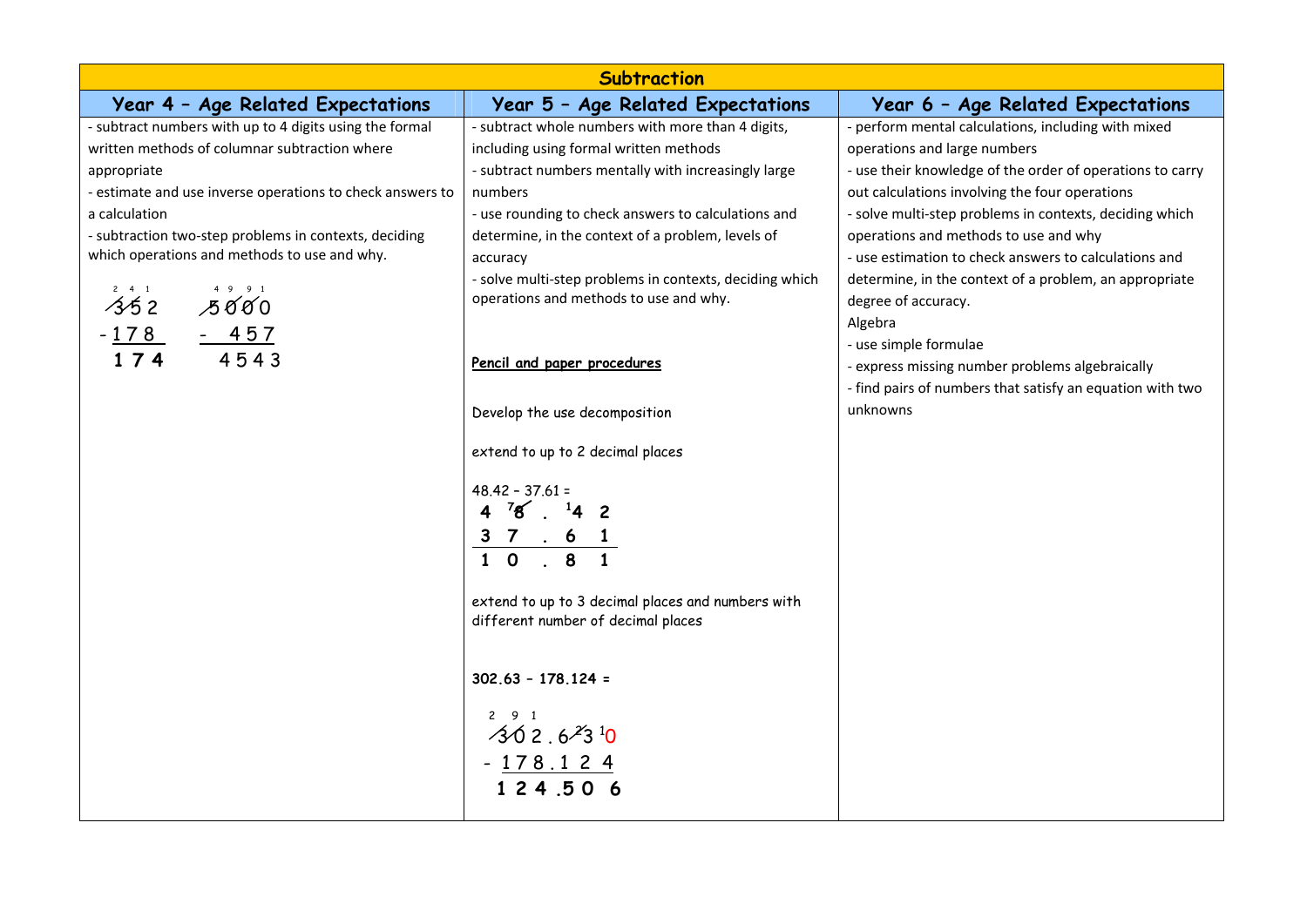## **Written methods for multiplication of whole numbers**

The aim is that children use mental methods when appropriate, but for calculations that they cannot do in their heads they use an efficient written method accurately and with confidence.

Children are expected to be able to recall all multiplication facts to 12 × 12 by the end of year 4.

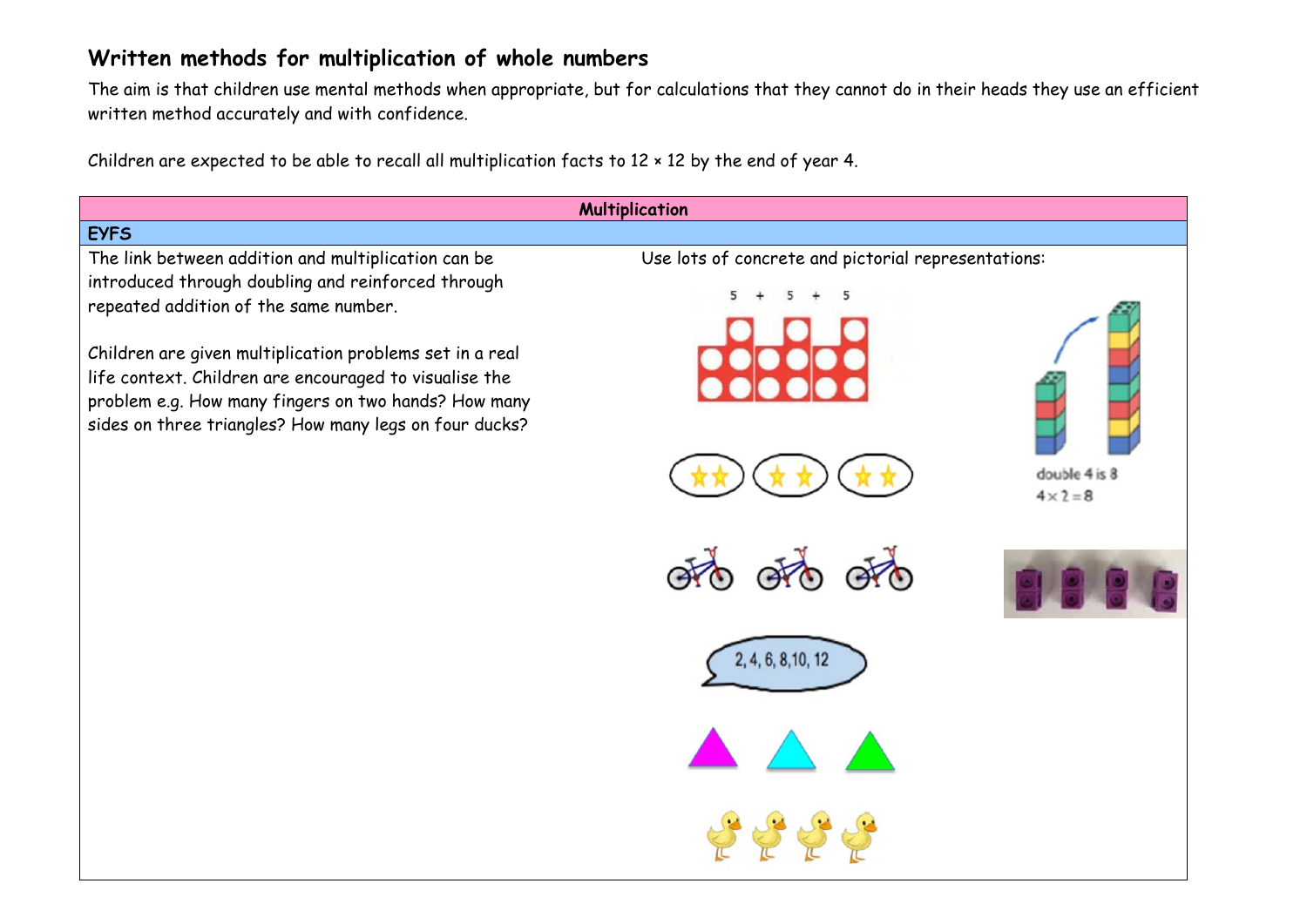| <b>Multiplication</b>                                       |                                                                                                                                        |                                                                                          |  |
|-------------------------------------------------------------|----------------------------------------------------------------------------------------------------------------------------------------|------------------------------------------------------------------------------------------|--|
| Year 1 - Age Related Expectations                           | Year 2 - Age Related Expectations                                                                                                      | Year 3 - Age Related Expectations                                                        |  |
| - solve one-step problems involving multiplication by       | - recall and use multiplication facts for the 2, 5 and 10                                                                              | - recall and use multiplication and division facts for                                   |  |
| calculating the answer using concrete objects, pictorial    | multiplication tables, including recognising odd and even numbers<br>- calculate mathematical statements for multiplication within the | the 3, 4 and 8 multiplication tables                                                     |  |
| representations and arrays with the support of the teacher. | multiplication tables and write them using the multiplication (x)                                                                      | - write and calculate mathematical statements for                                        |  |
| Pictures and symbols                                        | and equals (=) signs                                                                                                                   | multiplication tables that they know, including for                                      |  |
| There are 3 sweets in one bag.                              | - show that multiplication of two numbers can be done in any                                                                           | two-digit numbers times one-digit numbers, using                                         |  |
| How many sweets are there in 5 bags?                        | order (commutative)<br>- solve problems involving multiplication using materials, arrays,                                              | mental and progressing to formal written methods                                         |  |
|                                                             | repeated addition, mental methods, and multiplication facts,                                                                           | - solve problems, including missing number problems,                                     |  |
|                                                             | including problems in contexts.                                                                                                        | involving multiplication, including positive integer                                     |  |
|                                                             |                                                                                                                                        | scaling problems and correspondence problems in                                          |  |
|                                                             | $x =$ signs and missing numbers                                                                                                        | which n objects are connected to m objects.                                              |  |
|                                                             | $7 \times 2 = \square$<br>$\Box$ = 2 x 7<br>$14 = \square \times 7$<br>$7 \times \square = 14$                                         |                                                                                          |  |
| (Recording on a number line modelled by the                 | $\Box \times 2 = 14$<br>$14 = 2 \times \square$                                                                                        | $x =$ signs and missing numbers<br>Continue using a range of equations as in Level 2 but |  |
| teacher when solving problems)                              | $\Box \times \nabla = 14$<br>14 = $\sqcap \times \nabla$                                                                               | with appropriate numbers.                                                                |  |
| Use of bead strings to model groups of.                     | Arrays and repeated addition                                                                                                           |                                                                                          |  |
|                                                             | Draw arrays in different rotations to find commutative                                                                                 | Number lines                                                                             |  |
|                                                             | multiplication sentences:                                                                                                              | $6 \times 3$                                                                             |  |
|                                                             | $4 \times 2$ or $4 \div 4$<br>$\bullet$                                                                                                |                                                                                          |  |
|                                                             | $2 \times 4$                                                                                                                           |                                                                                          |  |
| Create arrays using counters/ cubes to show                 | or repeated addition                                                                                                                   | 12<br>6<br>18<br>$\Omega$                                                                |  |
| multiplication sentences. Begin to draw arrays:             |                                                                                                                                        |                                                                                          |  |
|                                                             | $2 + 2 + 2 + 2$                                                                                                                        | $35 \times 2 = 70$                                                                       |  |
| $2 \times 6 = 12$                                           |                                                                                                                                        |                                                                                          |  |
|                                                             |                                                                                                                                        |                                                                                          |  |
|                                                             |                                                                                                                                        | Partition                                                                                |  |
|                                                             |                                                                                                                                        |                                                                                          |  |
|                                                             | $\overline{2}$<br>3<br>5<br>8<br>$\Omega$<br>4<br>6<br>$\overline{7}$<br>$\mathbf{1}$                                                  |                                                                                          |  |
|                                                             | Doubling multiples of 5 up to 50                                                                                                       | 30<br><u>X</u><br>$\overline{2}$<br>10                                                   |  |
|                                                             |                                                                                                                                        |                                                                                          |  |
|                                                             | $15 \times 2 = 30$                                                                                                                     |                                                                                          |  |
|                                                             | Partition                                                                                                                              | Grid method                                                                              |  |
|                                                             |                                                                                                                                        | $TU \times U$<br>$23 \times 7$ is approximately $20 \times 10 = 200$                     |  |
|                                                             | $(10 \times 2) + (5 \times 2)$                                                                                                         |                                                                                          |  |
|                                                             | $20 + 10 = 30$                                                                                                                         | $23 \times 7 = 161$                                                                      |  |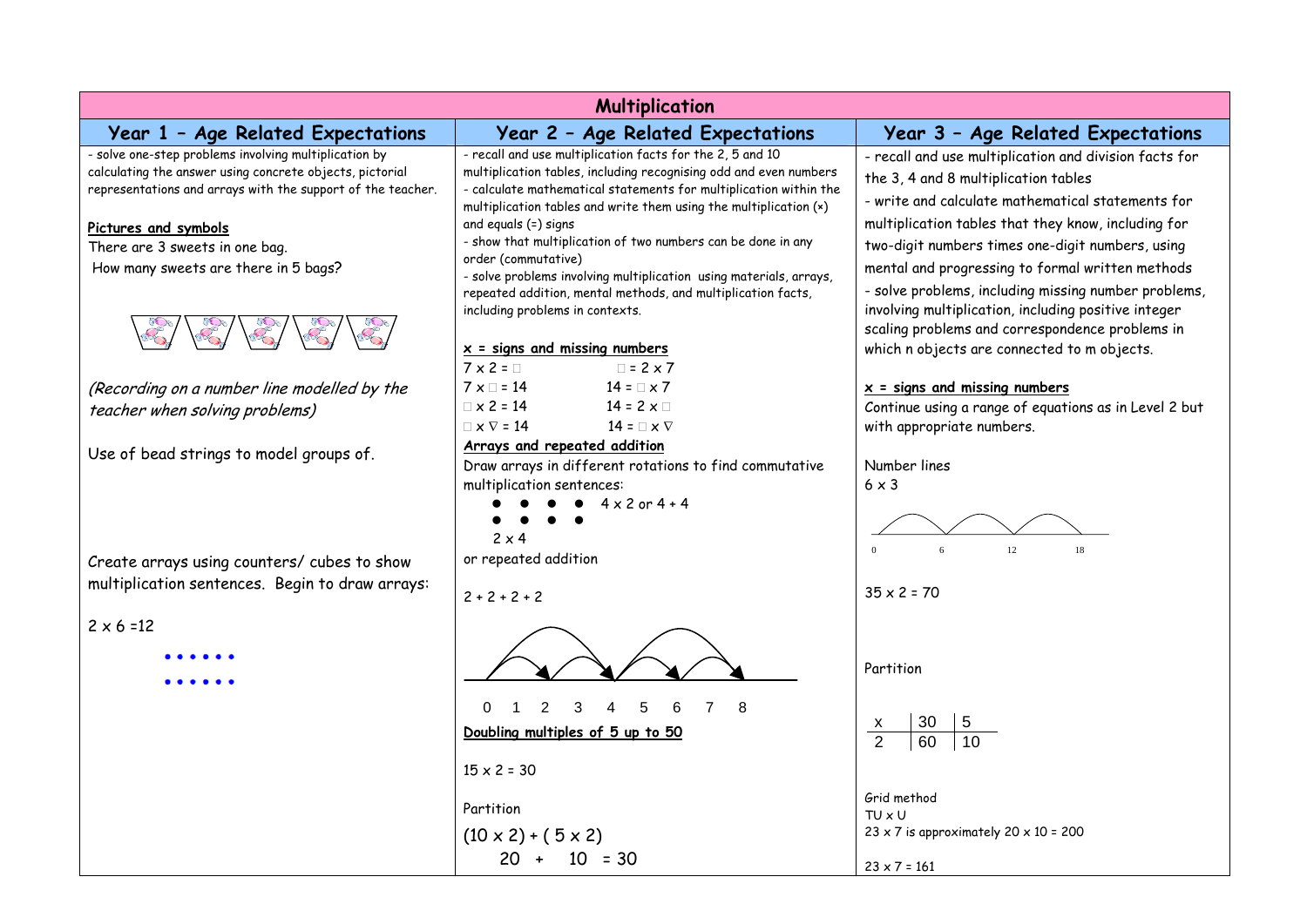|  | T U<br>$\begin{array}{ c c c }\n\hline\n20 & 3 \\ \hline\n140 & 21\n\end{array}$<br>$\mathsf{X}$<br>$\overline{7}$ |
|--|--------------------------------------------------------------------------------------------------------------------|
|  |                                                                                                                    |

| <b>Multiplication</b>                                                                                                                                                                                                                                                                                                                                                                                                                                                                                                                                                                                                                                                                                                                                         |                                                                                                                                                                                                                                                                                                                                                                                                                                                                                                                                                                                                                                                                                                                                                                                                                                                                                                                                                                                                                                                                                                                                                                       |                                                                                                                                                                                                                                                                                                                                                                                                                                                                                                                                                                                                                                                                                                                                                                                                                                                                                                                                                                                                                   |  |  |
|---------------------------------------------------------------------------------------------------------------------------------------------------------------------------------------------------------------------------------------------------------------------------------------------------------------------------------------------------------------------------------------------------------------------------------------------------------------------------------------------------------------------------------------------------------------------------------------------------------------------------------------------------------------------------------------------------------------------------------------------------------------|-----------------------------------------------------------------------------------------------------------------------------------------------------------------------------------------------------------------------------------------------------------------------------------------------------------------------------------------------------------------------------------------------------------------------------------------------------------------------------------------------------------------------------------------------------------------------------------------------------------------------------------------------------------------------------------------------------------------------------------------------------------------------------------------------------------------------------------------------------------------------------------------------------------------------------------------------------------------------------------------------------------------------------------------------------------------------------------------------------------------------------------------------------------------------|-------------------------------------------------------------------------------------------------------------------------------------------------------------------------------------------------------------------------------------------------------------------------------------------------------------------------------------------------------------------------------------------------------------------------------------------------------------------------------------------------------------------------------------------------------------------------------------------------------------------------------------------------------------------------------------------------------------------------------------------------------------------------------------------------------------------------------------------------------------------------------------------------------------------------------------------------------------------------------------------------------------------|--|--|
| Year 4 - Age Related Expectations                                                                                                                                                                                                                                                                                                                                                                                                                                                                                                                                                                                                                                                                                                                             | Year 5 - Age Related Expectations                                                                                                                                                                                                                                                                                                                                                                                                                                                                                                                                                                                                                                                                                                                                                                                                                                                                                                                                                                                                                                                                                                                                     | Year 6 - Age Related Expectations                                                                                                                                                                                                                                                                                                                                                                                                                                                                                                                                                                                                                                                                                                                                                                                                                                                                                                                                                                                 |  |  |
| - recall multiplication tables up to $12 \times 12$<br>- use place value, known and derived facts to multiply<br>mentally, including: multiplying by 0 and 1; multiplying<br>together three numbers<br>- recognise and use factor pairs and commutativity in<br>mental calculations<br>- multiply two-digit and three-digit numbers by a one-<br>digit number using formal written layout<br>- solve problems involving multiplying and adding,<br>including using the distributive law to multiply two digit<br>numbers by one digit, integer scaling problems and<br>harder correspondence problems such as n objects are<br>connected to m objects.<br>Pencil and paper procedures<br>Grid method<br>$72 \times 38$ is approximately $70 \times 40 = 2800$ | - identify multiples and factors, including finding all factor<br>pairs of a number, and common factors of two numbers<br>- know and use the vocabulary of prime numbers, prime<br>factors and composite (non-prime) numbers<br>- establish whether a number up to 100 is prime and recall<br>prime numbers up to 19<br>- multiply numbers up to 4 digits by a one- or two-digit<br>number using a formal written method, including long<br>multiplication for two-digit numbers<br>- multiply numbers mentally drawing upon known facts<br>- multiply and whole numbers and those involving decimals<br>by 10, 100 and 1000<br>recognise and use square numbers and cube numbers, and<br>the notation for squared (2) and cubed (3)<br>- solve problems involving multiplication including using<br>their knowledge of factors and multiples, squares and cubes<br>- solve problems involving addition, subtraction,<br>multiplication and division and a combination of these,<br>including understanding the meaning of the equals sign<br>- solve problems involving multiplication and division,<br>including scaling by simple fractions and problems involving | - multiply multi-digit numbers up to 4 digits by a two-<br>digit whole number using the formal written method of<br>long multiplication<br>- perform mental calculations, including with mixed<br>operations and large numbers<br>- identify common factors, common multiples and prime<br>numbers<br>- use their knowledge of the order of operations to carry<br>out calculations involving the four operations<br>- use estimation to check answers to calculations and<br>determine, in the context of a problem, an appropriate<br>degree of accuracy.<br>Ratio & Proportion<br>- solve problems involving the relative sizes of two<br>quantities where missing values can be found by using<br>integer - multiplication and division facts<br>- solve problems involving the calculation of percentages<br>[for example, of measures, and such as 15% of 360] and<br>the use of percentages for comparison<br>- solve problems involving similar shapes where the<br>scale factor is known or can be found |  |  |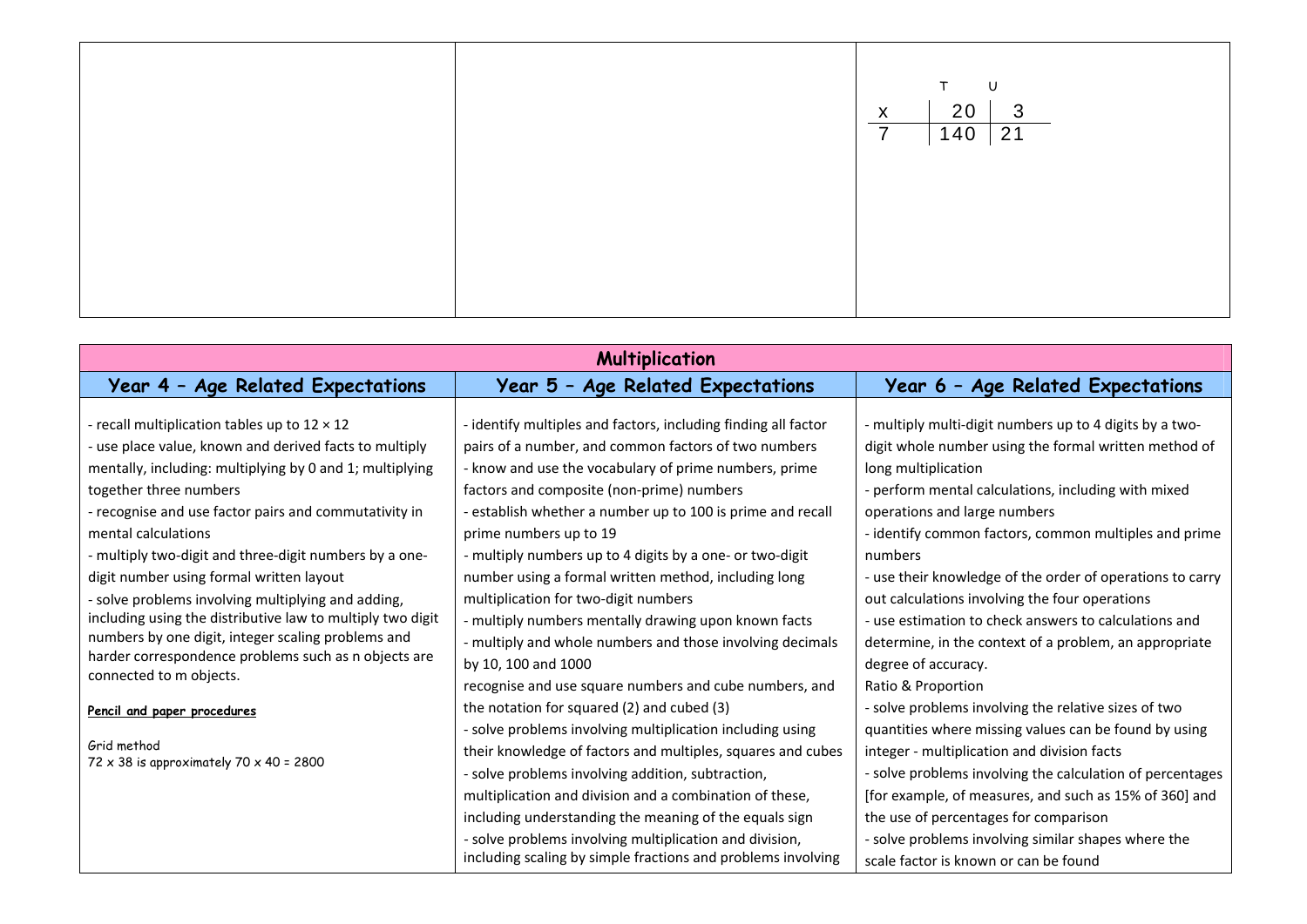|                                                           | simple rates. | - solve problems involving unequal sharing and grouping   |
|-----------------------------------------------------------|---------------|-----------------------------------------------------------|
| 70<br>$\overline{2}$                                      |               | using knowledge of fractions and multiples.               |
| $\frac{x}{30}$<br>2100<br>60<br>$= 2160$                  |               |                                                           |
|                                                           | 3452          | Algebra                                                   |
| $=$ 576 +<br>8<br>16<br>560                               |               | - use simple formulae                                     |
| 2736                                                      | $\times$ 31   | - express missing number problems algebraically           |
| $\mathbf{1}$                                              |               | - find pairs of numbers that satisfy an equation with two |
| Estimate and check                                        | 3452          | unknowns                                                  |
|                                                           | 103560        |                                                           |
| Moving on to the long column method:                      |               |                                                           |
|                                                           | 107012        |                                                           |
| 72                                                        |               |                                                           |
|                                                           |               |                                                           |
| $\underline{X4}$                                          |               |                                                           |
| $8(4 \times 2)$                                           |               |                                                           |
| $280 (4 \times 70)$                                       |               |                                                           |
|                                                           |               |                                                           |
| 288                                                       |               |                                                           |
|                                                           |               |                                                           |
|                                                           |               |                                                           |
| 72                                                        |               |                                                           |
| <u>X 38</u>                                               |               |                                                           |
|                                                           |               |                                                           |
| 16 $(8 \times 2)$                                         |               |                                                           |
| 560 $(8 \times 70)$                                       |               |                                                           |
|                                                           |               |                                                           |
| 60 $(30 \times 2)$                                        |               |                                                           |
| $2100 (30 \times 70)$                                     |               |                                                           |
|                                                           |               |                                                           |
| 2736                                                      |               |                                                           |
|                                                           |               |                                                           |
| Then the short column (formal) method:                    |               |                                                           |
|                                                           |               |                                                           |
| $\mathbf{2}$<br>7                                         |               |                                                           |
| $\mathbf{3}$<br>$\pmb{\times}$<br>8                       |               |                                                           |
|                                                           |               |                                                           |
| 5<br>$\overline{7}$<br>6                                  |               |                                                           |
| 6<br>$\overline{c}$<br>$\mathsf{O}$<br>1                  |               |                                                           |
| $\overline{2}$<br>$\overline{7_1}$<br>$\overline{3}$<br>6 |               |                                                           |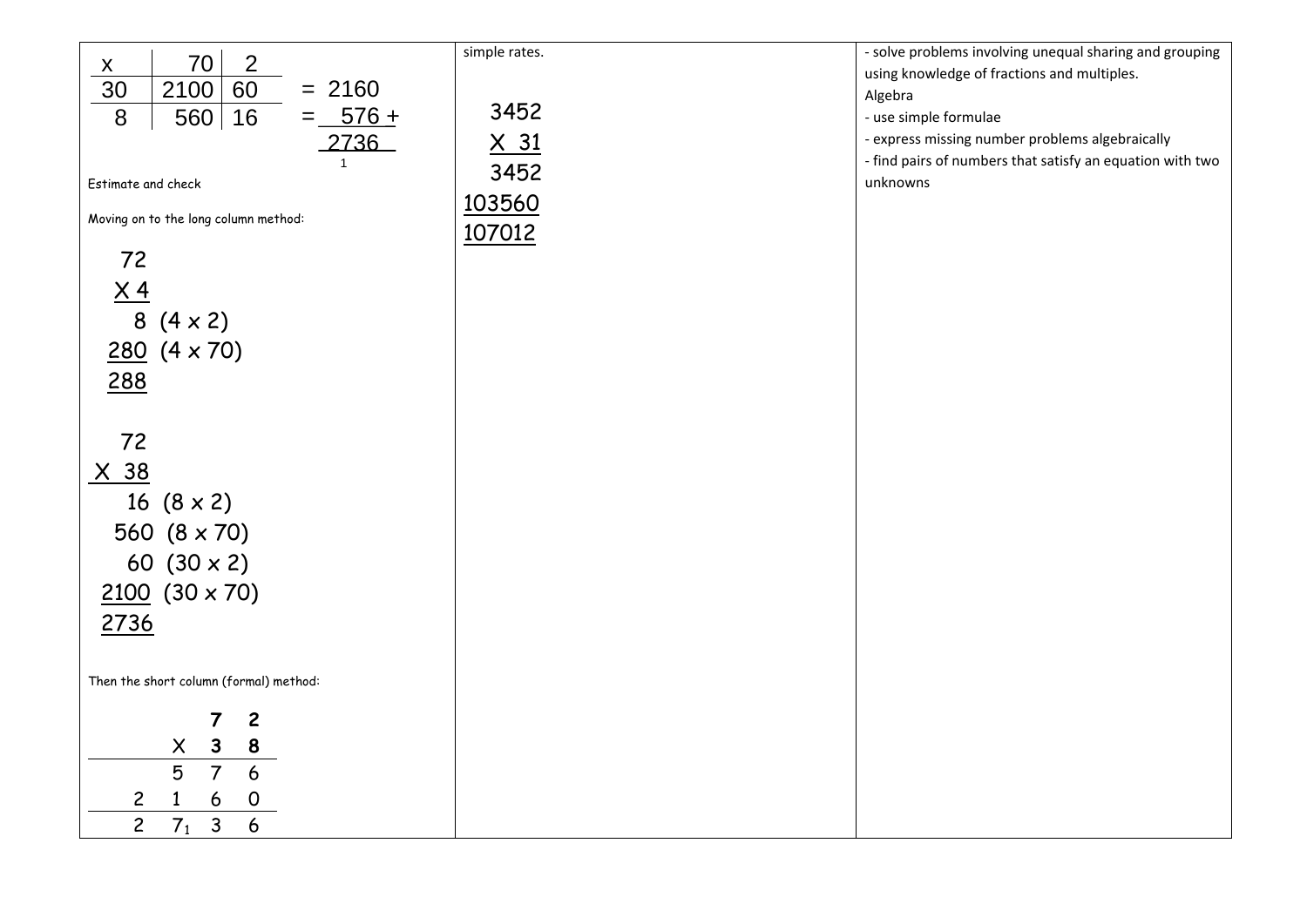#### **Written methods for division of whole numbers**

The aim is that children use mental methods when appropriate, but for calculations that they cannot do in their heads they use an efficient written method accurately and with confidence.

#### **EYFS**

sharing an equal amount into 2 groups.

Children need to see and hear representations of division as both grouping and sharing. Grouping model: Mum has 6 socks. She grouped them into pairs. How many pairs did she make? Sharing model: I have 10 sweets. I want to share them with my friend. How many will we have each?

#### **Division**

Division can be introduced through halving or Use lots of concrete and pictorial representations:









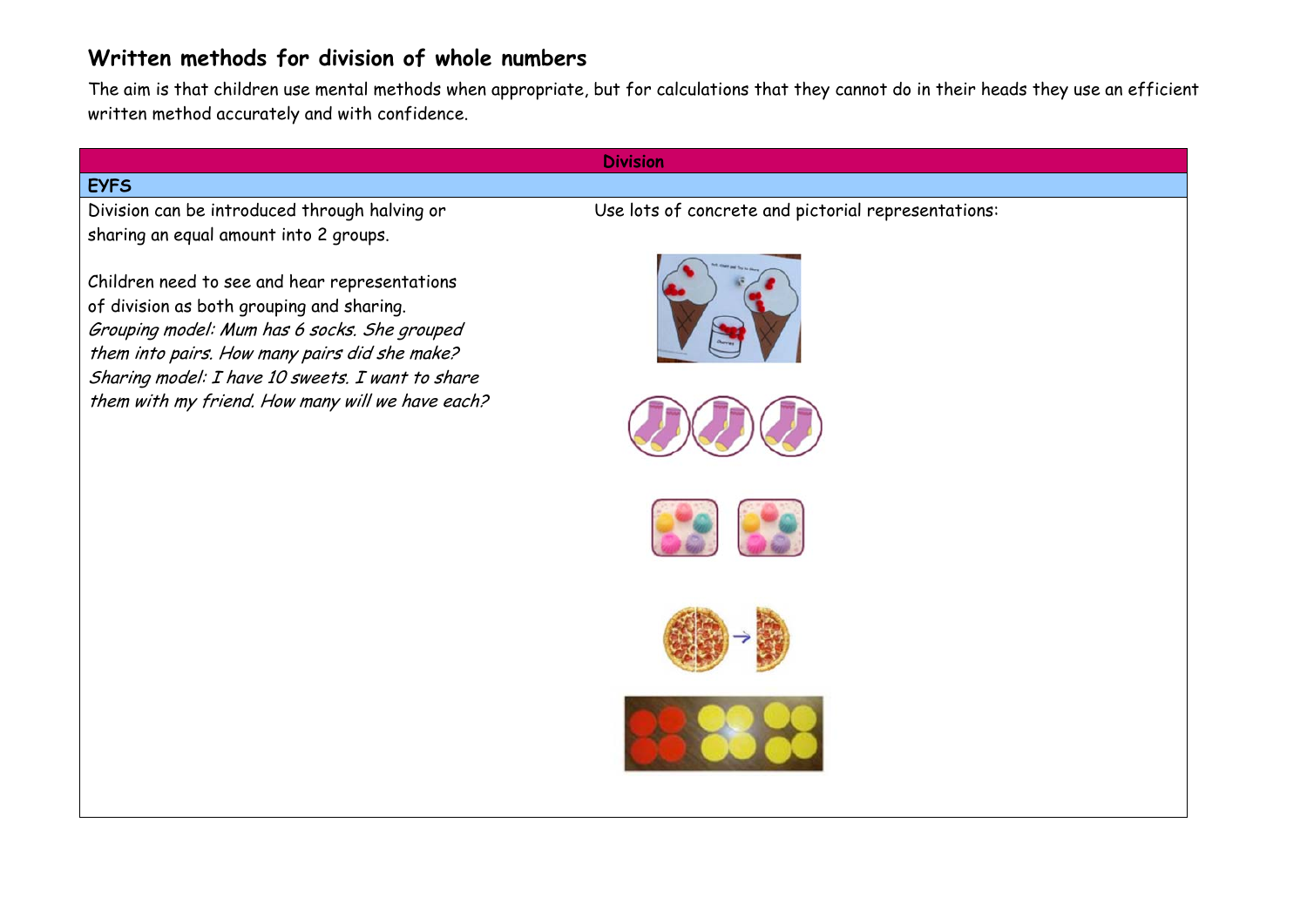|                                                                                                                                                                                                                                                                                                                                                                                                                                                                                 | <b>Division</b>                                                                                                                                                                                                                                                                                                                                                                                                                                                                                                                                                                                                                                                                                                                                                                                                                                                                                                                                                                                                                                          |                                                                                                                                                                                                                                                                                                                                                                                                                                                                                                                                                                                                                                                                                                                                                                                                                                                                                                                                                              |
|---------------------------------------------------------------------------------------------------------------------------------------------------------------------------------------------------------------------------------------------------------------------------------------------------------------------------------------------------------------------------------------------------------------------------------------------------------------------------------|----------------------------------------------------------------------------------------------------------------------------------------------------------------------------------------------------------------------------------------------------------------------------------------------------------------------------------------------------------------------------------------------------------------------------------------------------------------------------------------------------------------------------------------------------------------------------------------------------------------------------------------------------------------------------------------------------------------------------------------------------------------------------------------------------------------------------------------------------------------------------------------------------------------------------------------------------------------------------------------------------------------------------------------------------------|--------------------------------------------------------------------------------------------------------------------------------------------------------------------------------------------------------------------------------------------------------------------------------------------------------------------------------------------------------------------------------------------------------------------------------------------------------------------------------------------------------------------------------------------------------------------------------------------------------------------------------------------------------------------------------------------------------------------------------------------------------------------------------------------------------------------------------------------------------------------------------------------------------------------------------------------------------------|
| Year 1 - Age Related                                                                                                                                                                                                                                                                                                                                                                                                                                                            | Year 2 - Age Related Expectations                                                                                                                                                                                                                                                                                                                                                                                                                                                                                                                                                                                                                                                                                                                                                                                                                                                                                                                                                                                                                        | Year 3 - Age Related Expectations                                                                                                                                                                                                                                                                                                                                                                                                                                                                                                                                                                                                                                                                                                                                                                                                                                                                                                                            |
| Expectations                                                                                                                                                                                                                                                                                                                                                                                                                                                                    |                                                                                                                                                                                                                                                                                                                                                                                                                                                                                                                                                                                                                                                                                                                                                                                                                                                                                                                                                                                                                                                          |                                                                                                                                                                                                                                                                                                                                                                                                                                                                                                                                                                                                                                                                                                                                                                                                                                                                                                                                                              |
| - solve one-step problems involving division, by<br>calculating the answer using concrete objects,<br>pictorial representations and arrays with the<br>support of the teacher.<br>Pictures / marks<br>12 children get into teams of 4 to play a game.<br>How many teams are there?<br><b>READER</b><br>Begin to use arrays:<br>Draw an array and use lines to split the array into<br>groups to make multiplication and division<br>sentences<br>$15 ÷ 5 = 3$<br>00000<br>00000 | - recall and use division facts for the 2, 5 and 10 multiplication<br>tables<br>- calculate mathematical statements for division within the<br>multiplication tables and write them using division $\left(\frac{1}{2}\right)$ and equals<br>$( = )$ signs<br>- show that division of one number by another must be done in the<br>order stated<br>- solve problems involving division, using materials, arrays,<br>repeated subtraction, mental methods, and division facts,<br>including problems in contexts.<br>$\div$ = signs and missing numbers<br>$6 \div 2 = \Box$<br>$\Box = 6 \div 2$<br>$6 \div \Box = 3$<br>$3 = 6 \div \Box$<br>$3 = \square \div 2$<br>$\Box \div 2 = 3$<br>$\Box \div \nabla = 3$<br>$3 = \square \div \nabla$<br>Understand division as sharing and grouping<br>Sharing - 6 sweets are shared between 2 people. How many do<br>they have each?<br>$6 \div 2$ can be modelled as:<br>Grouping - There are 6 sweets. How many people can have 2<br>each? (How many 2's make 6?)<br>$\overline{2}$<br>6<br>$\mathbf 0$<br>4 | - recall and use division facts for the 3, 4 and 8 multiplication<br>tables<br>- write and calculate mathematical statements for division using<br>the multiplication tables that they know, including for two-digit<br>numbers times one-digit numbers, using mental and progressing<br>to formal written methods<br>- solve problems, including missing number problems, involving<br>division<br>$\div$ = signs and missing numbers<br>Continue using a range of equations as in Level 2 but with appropriate<br>numbers.<br>Consolidate yr 2 expectations:<br>$18 \div 3$ can be modelled as:<br>Sharing - 18 shared between 3 (see Level 2 diagram)<br>Grouping - How many 3's make 18?<br>3<br>6<br>9<br>12<br>15<br>$\Omega$<br>18<br><b>Remainders</b><br>$16 \div 3 = 5$ r1<br>Sharing - 16 shared between 3, how many left over?<br>Grouping - How many 3's make 16, how many left over?<br>e.g.<br>12<br>15 16<br>6<br>9<br>$\Omega$<br>Chunking: |
|                                                                                                                                                                                                                                                                                                                                                                                                                                                                                 |                                                                                                                                                                                                                                                                                                                                                                                                                                                                                                                                                                                                                                                                                                                                                                                                                                                                                                                                                                                                                                                          |                                                                                                                                                                                                                                                                                                                                                                                                                                                                                                                                                                                                                                                                                                                                                                                                                                                                                                                                                              |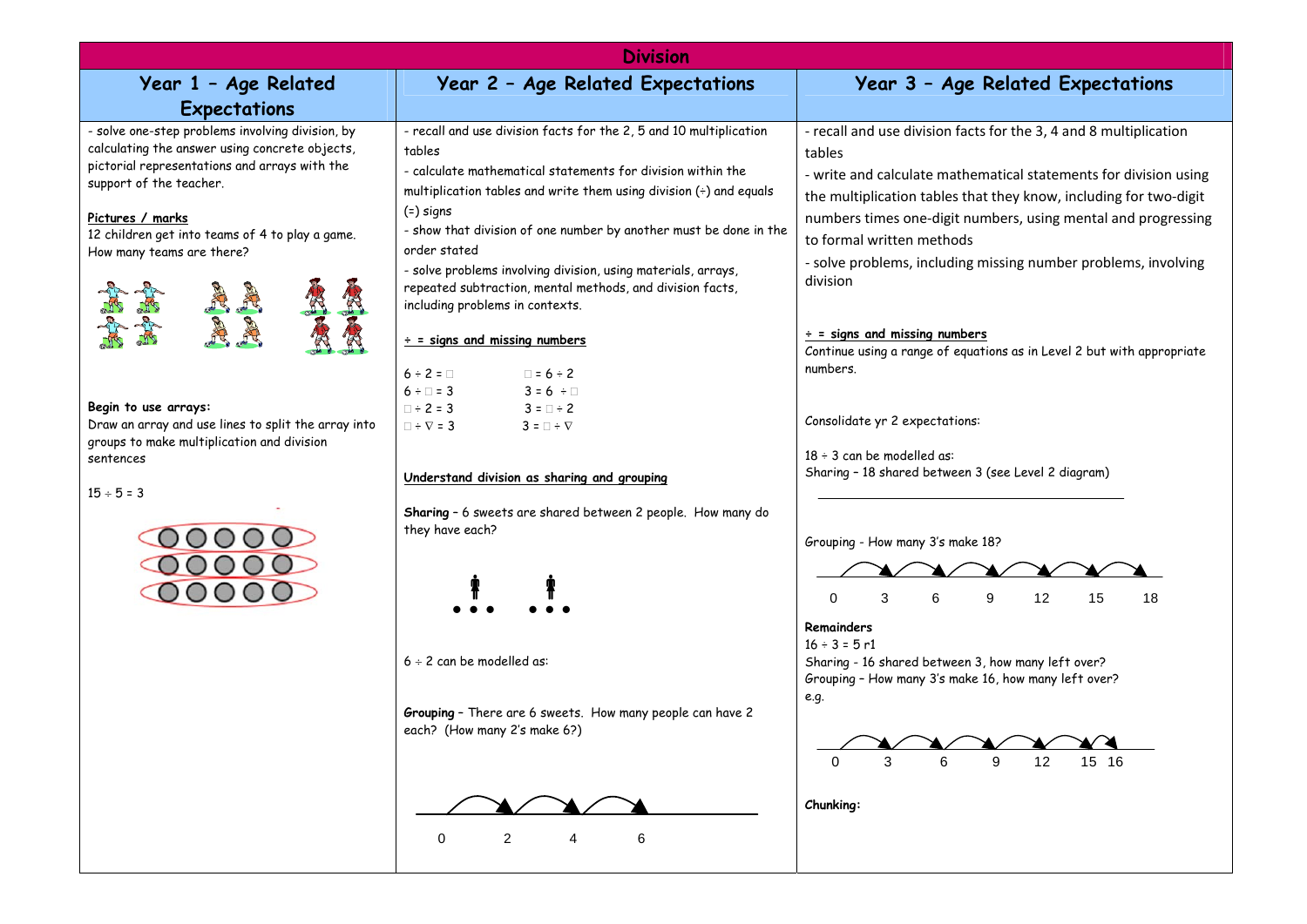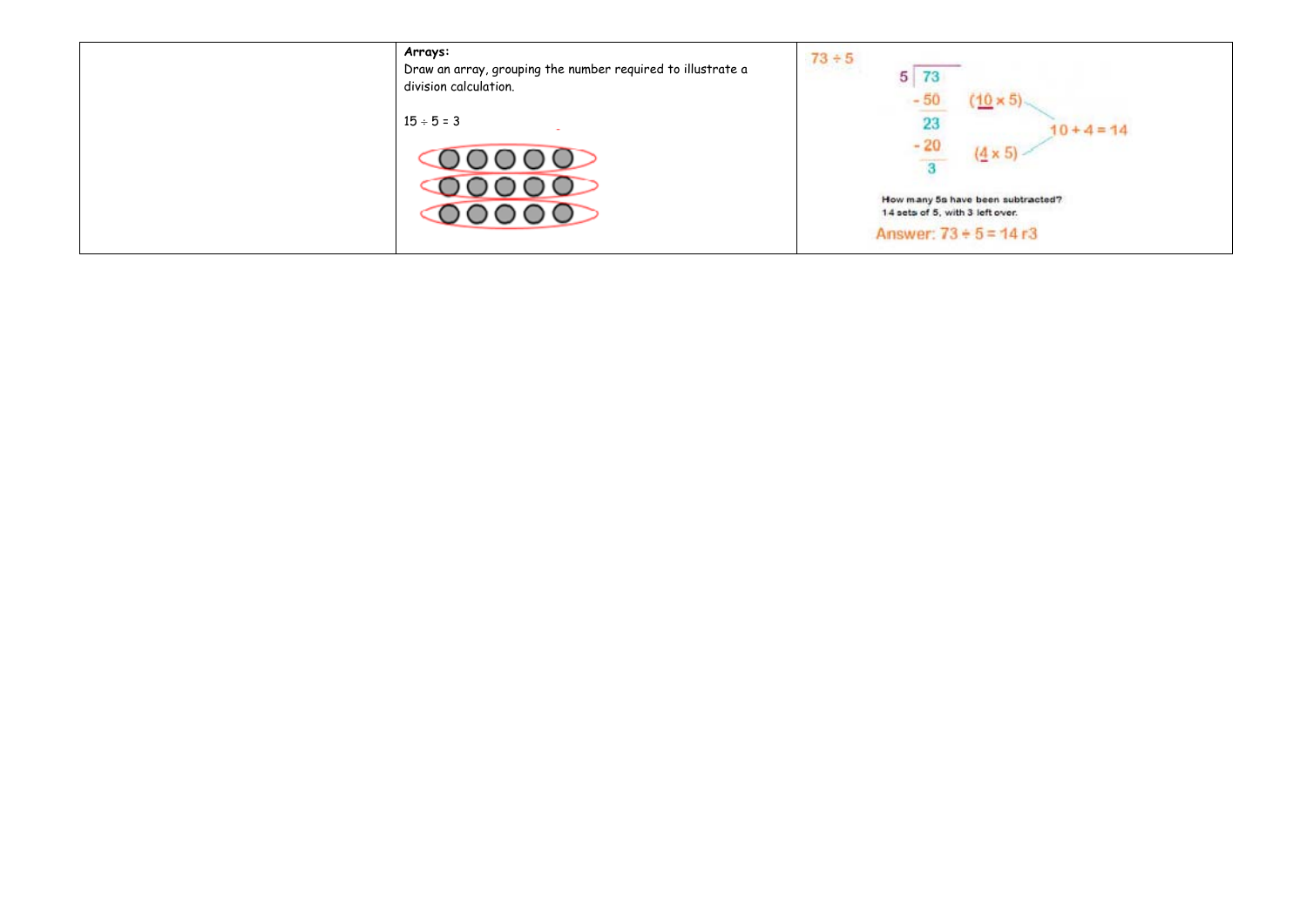| <b>Division</b>                                                                                                                                                                                                                                                                                                                                                                                                              |                                                                                                                                                                                                                                                                                                                                                                                                                                                                                                                                                                                                                                                                                                                                                         |                                                                                                                                                                                                                                                                                                                                                                                                                                                                                                                                                                                                                                                                                                                                                                                                                                                                                                                                                                                                                                                                                                                                                                                                                                                                                                                                                                                                                                                                                                                                                                                                                                                     |  |  |
|------------------------------------------------------------------------------------------------------------------------------------------------------------------------------------------------------------------------------------------------------------------------------------------------------------------------------------------------------------------------------------------------------------------------------|---------------------------------------------------------------------------------------------------------------------------------------------------------------------------------------------------------------------------------------------------------------------------------------------------------------------------------------------------------------------------------------------------------------------------------------------------------------------------------------------------------------------------------------------------------------------------------------------------------------------------------------------------------------------------------------------------------------------------------------------------------|-----------------------------------------------------------------------------------------------------------------------------------------------------------------------------------------------------------------------------------------------------------------------------------------------------------------------------------------------------------------------------------------------------------------------------------------------------------------------------------------------------------------------------------------------------------------------------------------------------------------------------------------------------------------------------------------------------------------------------------------------------------------------------------------------------------------------------------------------------------------------------------------------------------------------------------------------------------------------------------------------------------------------------------------------------------------------------------------------------------------------------------------------------------------------------------------------------------------------------------------------------------------------------------------------------------------------------------------------------------------------------------------------------------------------------------------------------------------------------------------------------------------------------------------------------------------------------------------------------------------------------------------------------|--|--|
| Year 4 - Age Related Expectations                                                                                                                                                                                                                                                                                                                                                                                            | Year 5 - Age Related Expectations                                                                                                                                                                                                                                                                                                                                                                                                                                                                                                                                                                                                                                                                                                                       | Year 6 - Age Related Expectations                                                                                                                                                                                                                                                                                                                                                                                                                                                                                                                                                                                                                                                                                                                                                                                                                                                                                                                                                                                                                                                                                                                                                                                                                                                                                                                                                                                                                                                                                                                                                                                                                   |  |  |
| - recall division facts for multiplication tables up to 12 x 12<br>- use place value, known and derived facts to divide mentally,<br>including: dividing by 1;<br>Chunking:<br>$73 + 5$<br>$5 \overline{73}$<br>$-50$<br>$10 \times 5$<br>$\begin{array}{c} 23 \\ -20 \end{array}$<br>$10 + 4 = 14$<br>$\overline{3}$<br>How many 5s have been subtracted?<br>14 sets of 5, with 3 left over.<br>Answer: $73 \div 5 = 14$ r3 | - divide numbers mentally drawing upon known facts<br>- divide numbers up to 4 digits by a one-digit number<br>using the formal written method of short division<br>and interpret remainders appropriately for the<br>context<br>- divide whole numbers and those involving decimals<br>by 10, 100 and 1000<br>- solve problems involving, squares and cubes<br>- solve problems involving addition, subtraction,<br>multiplication and division and a combination of<br>these.<br>- solve problems involving multiplication and division,<br>including scaling by simple fractions and problems involving<br>simple rates.<br>Pencil and paper procedures<br>SHORT DIVISION METHOD<br>$\mathsf{2}^{\mathsf{2}}$<br>21<br>Can write remainders in yr 5. | - divide numbers up to 4 digits by a two-digit whole number using<br>the formal written method of long division, and - - interpret<br>remainders as whole number remainders, fractions, or by rounding,<br>as appropriate for the context<br>- divide numbers up to 4 digits by a two-digit number using the<br>formal written method of short division where - - - appropriate,<br>interpreting remainders according to the context<br>- perform mental calculations, including with mixed operations and<br>large numbers<br>- use their knowledge of the order of operations to carry out<br>calculations involving the four operations<br>- solve problems involving addition, subtraction, multiplication and<br>division<br>- use estimation to check answers to calculations and determine, in<br>the context of a problem, an appropriate degree of accuracy.<br>Ratio & Proportion<br>- solve problems involving the relative sizes of two quantities where<br>missing values can be found by using integer - multiplication and<br>division facts<br>- solve problems involving the calculation of percentages [for<br>example, of measures, and such as 15% of 360] and the use of<br>percentages for comparison<br>- solve problems involving similar shapes where the scale factor is<br>known or can be found<br>- solve problems involving unequal sharing and grouping using<br>knowledge of fractions and multiples.<br>Algebra<br>- use simple formulae<br>- express missing number problems algebraically<br>- find pairs of numbers that satisfy an equation with two unknowns<br>Pencil and paper procedures<br>LONG DIVISION: |  |  |
|                                                                                                                                                                                                                                                                                                                                                                                                                              |                                                                                                                                                                                                                                                                                                                                                                                                                                                                                                                                                                                                                                                                                                                                                         |                                                                                                                                                                                                                                                                                                                                                                                                                                                                                                                                                                                                                                                                                                                                                                                                                                                                                                                                                                                                                                                                                                                                                                                                                                                                                                                                                                                                                                                                                                                                                                                                                                                     |  |  |